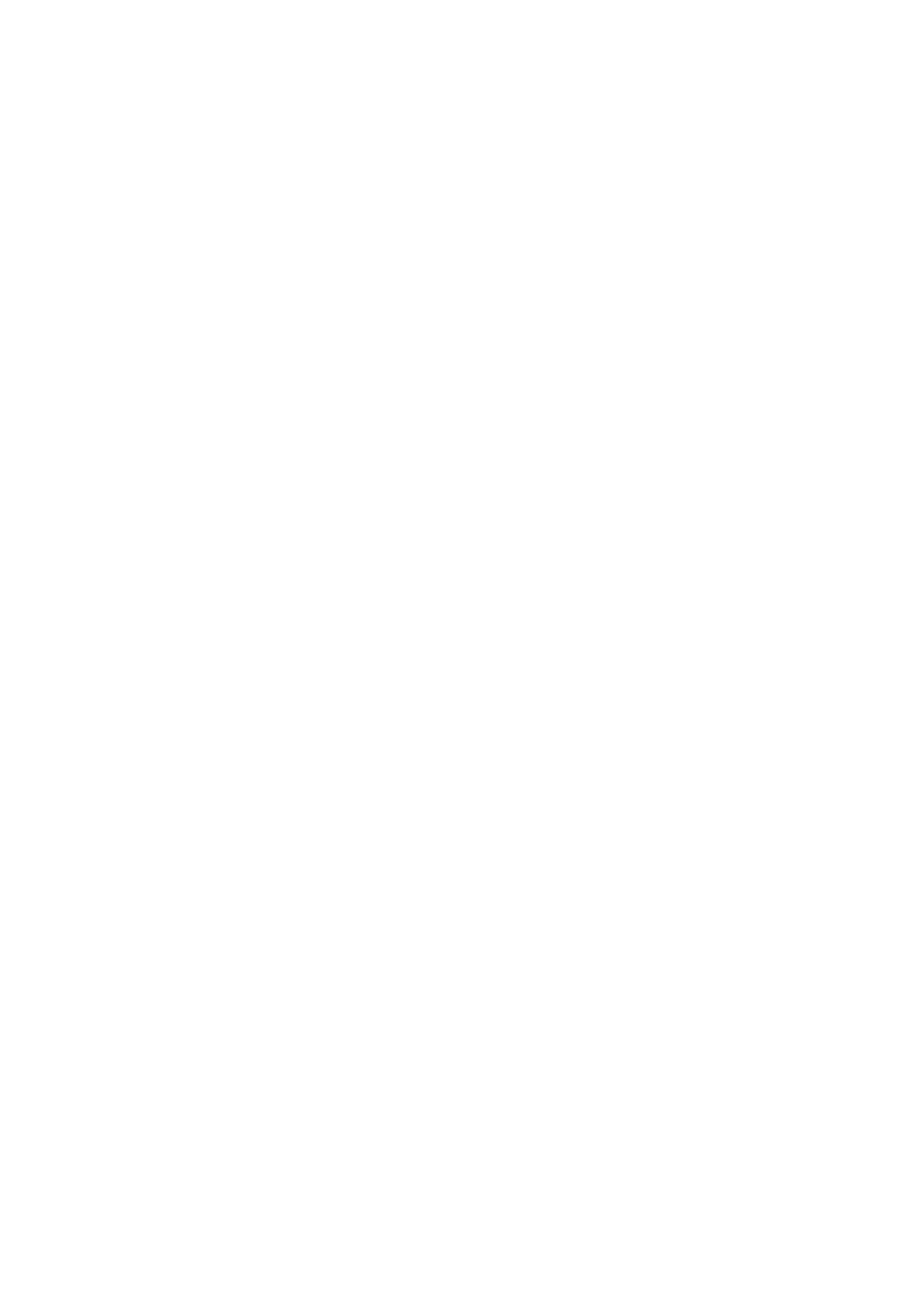# **EUROPEAN UNIVERSITY INSTITUTE, FLORENCE DEPARTMENT OF LAW**

*The Promise of European Integration Improving the Quality of Democracy in the European Neighborhood* 

**ARMEN MAZMANYAN**

EUI Working Paper **LAW** 2009/13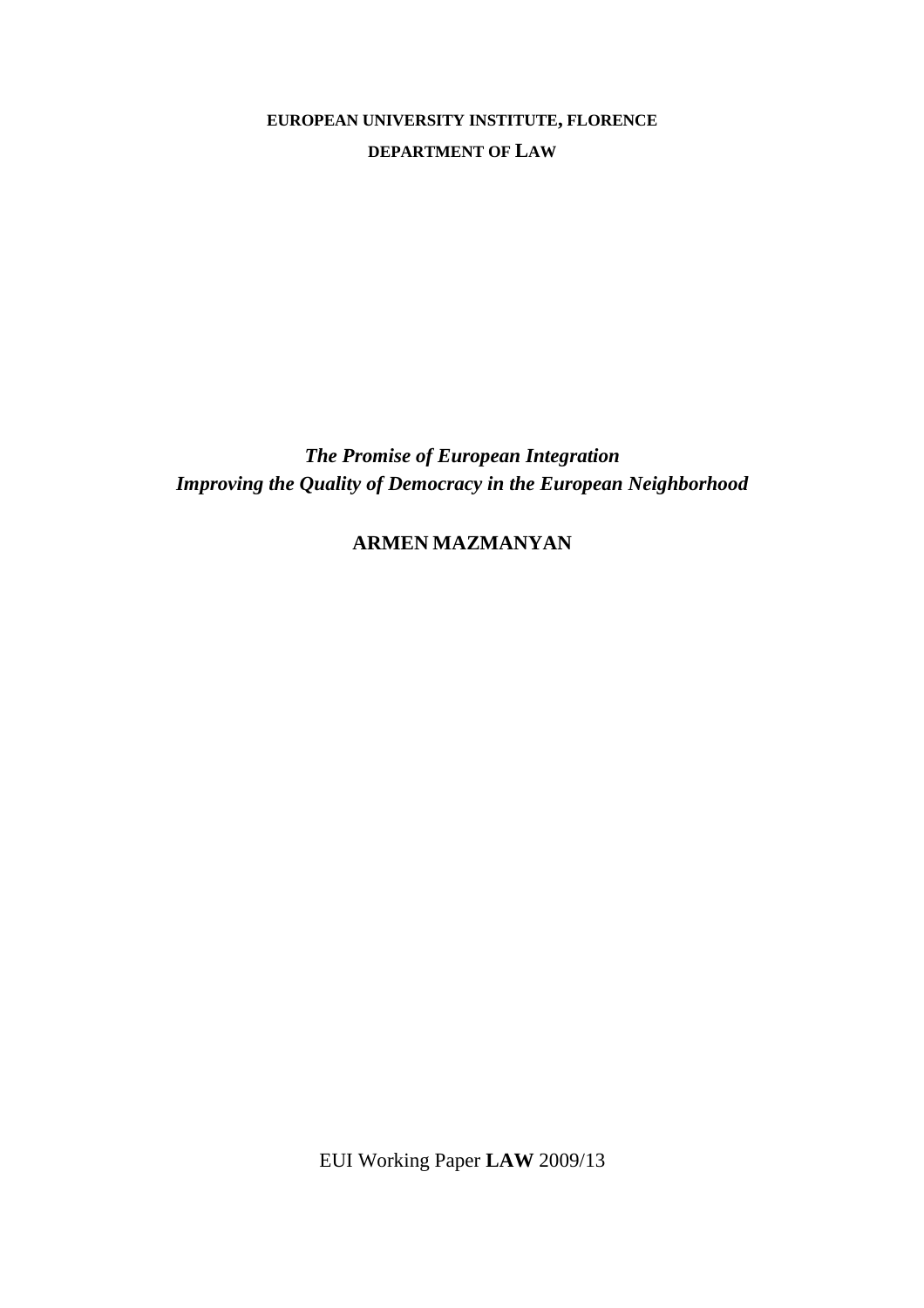This text may be downloaded for personal research purposes only. Any additional reproduction for other purposes, whether in hard copy or electronically, requires the consent of the author(s), editor(s). If cited or quoted, reference should be made to the full name of the author(s), editor(s), the title, the working paper or other series, the year, and the publisher.

The author(s)/editor(s) should inform the Law Department of the EUI if the paper is to be published elsewhere, and should also assume responsibility for any consequent obligation(s).

ISSN 1725-6739

© 2009 Armen Mazmanyan

Printed in Italy European University Institute Badia Fiesolana I – 50014 San Domenico di Fiesole (FI) Italy www.eui.eu cadmus.eui.eu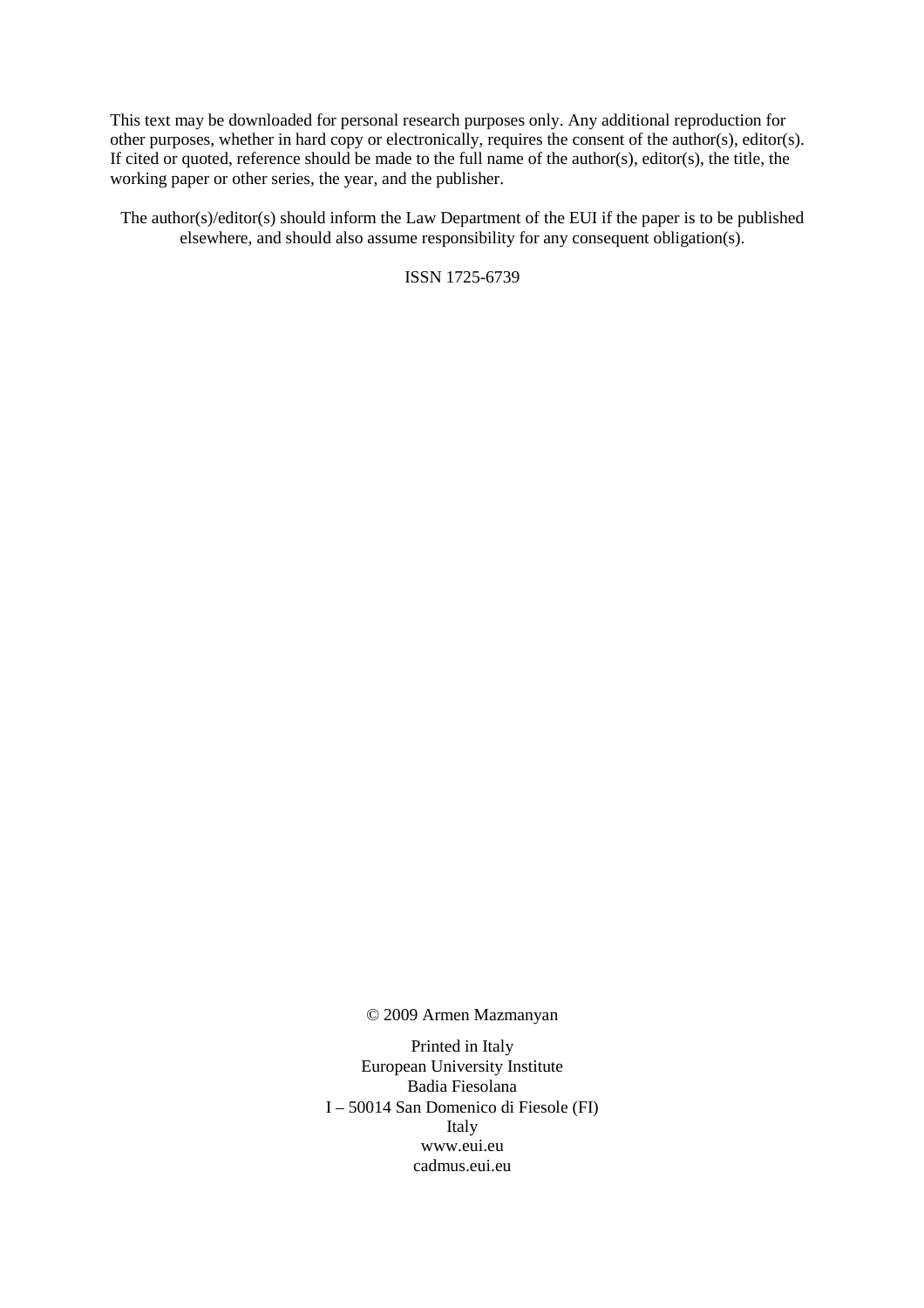### **Abstract**

The recent research on EU's role in democratization in the post-communist world has been primarily concerned with its new member states of Central and Eastern Europe, as well as the prospective member states. A great deal of knowledge is now available on EU's impact on members or prospective members, but little stays known about EU's influence on democratic development in the neighborhood beyond the accession orbits. This paper makes an inquiry into the effect of European policies on democratic processes in a country which is not impacted by conditionality for EU accession but where the promise of "European integration" is nevertheless seen as an important factor affecting political developments. The particular focus of this paper is on the state of inter-institutional accountability within the frameworks of the democratic constitution in Armenia. This rather narrow concentration on constitutional structures is stipulated by the nature of the major European policies and instruments put into effect in the "remote neighborhood". As it will be explicated further in the text, these policies and instruments predominantly rely on the reforms of macro-political democratic institutions at the same time as the democratic achievements are largely "measured" by reference to the formal institutional reform. \*

# **Keywords**

Democratization, governance, constitution building, EU-East-Central Europe, judicial review, nonmajoritarian institutions, neo-institutionalism.

<sup>\*</sup> By Armen Mazmanyan, Researcher, European University Institute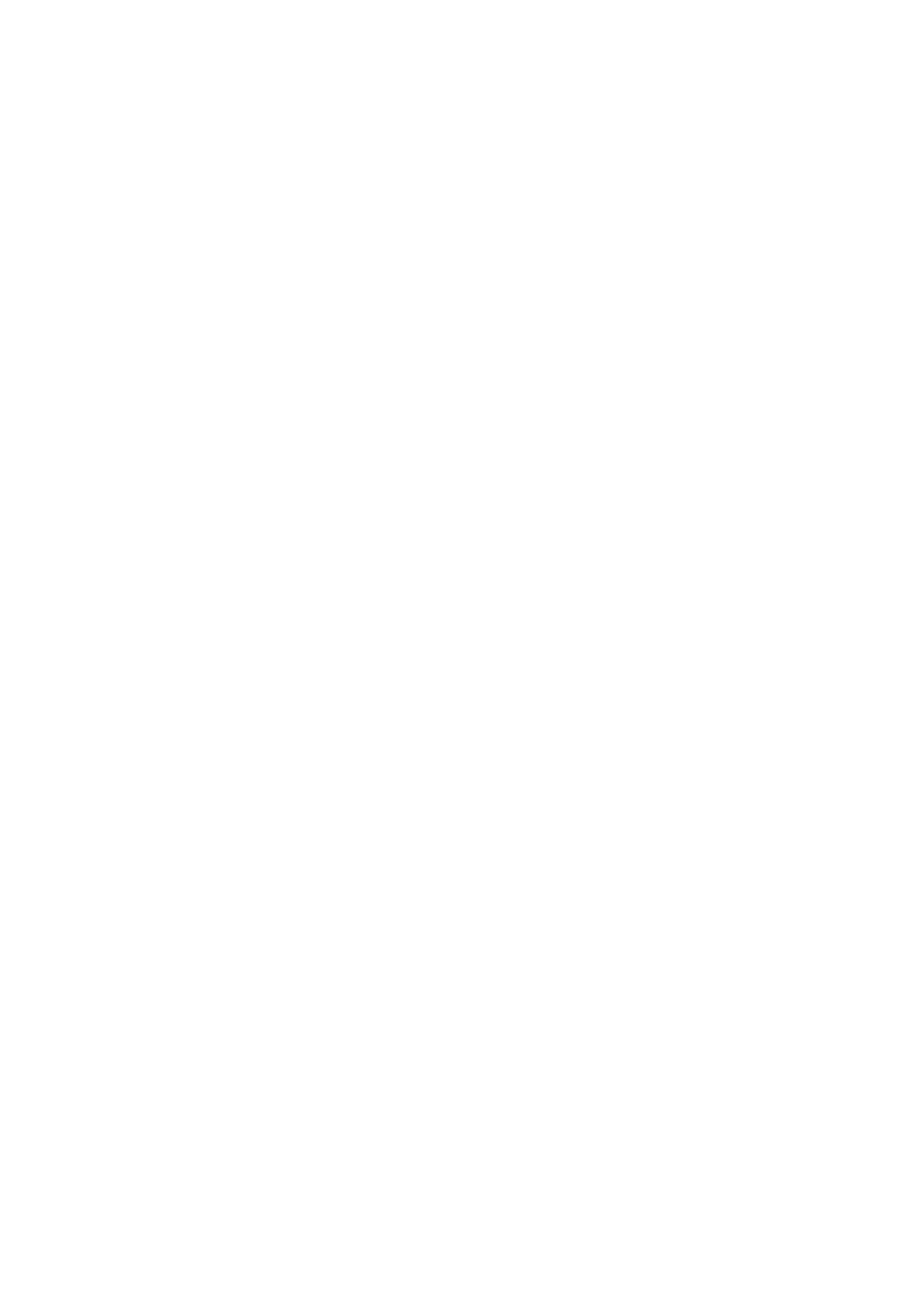# **A. Introduction**

#### *EU-Armenia*

The question how through various instruments of influence the EU has achieved improvements in the quality of democracy in Armenia has two underlying assumptions. The first assumption is that if we speak about improving of the quality of democracy, a certain compatible achievement in democratic development should have been made by now. The second assumption is that the European Union has had any, but tangible impact on democratic processes in this country.

In the comparative light, Armenia's case may seem failing both elements of this test. Firstly, Armenia's democratic credentials might hardly look similar to the credentials of those post-communist countries which were heavily affected by the EU accession process. Indeed, while most of these countries can now be considered as consolidated democracies,<sup>1</sup> the assessments of Armenia's democratic development may range from the most optimistic "illiberal democracy"<sup>2</sup> or "delegative democracy",<sup>3</sup> where "democracy" is still the key word, to "competitive authoritarianism"<sup>4</sup> where it is not. Secondly, the EU's role in Armenia's democratization should be generally assessed as derivative and intermediary. This assessment contrasts with the cases of the post-communist countries- now EU members where the EU could be said to be the primary and the direct drive for democratization.

But all these observations should be made with certain reservations. Although incompatible with the degree of democratic achievements of the majority of the new members of the EU, formerly communist states (e.g. Poland, Hungary or Latvia), Armenia's democratic development is nevertheless comparable with these. More over, it is, fairly enough, compatible with the democratic credentials that some other post-communist countries in EU's closest neighborhood enjoy (such as Serbia, Albania, Ukraine, etc.). Being regularly ranked<sup>5</sup> as one of the freest countries among the CIS states,<sup>6</sup> Armenia can be an especially noteworthy paradigm exactly because its democratic development can not only be comparable but also compatible with the same in some countries where both the geographical proximity to the EU and the promise of the European integration and the EU's pro-democratic investment have been a way more tangible factors in democratization.

Meanwhile, the EU's role in Armenia's democratization loses in quality only in a comparative perspective (when compared with its role in the other countries of post-communist Europe), whereas otherwise its impact on democratic development in this country is worthy of appraisal and certainly deserves a study. This appraisal will substantially gain if we refuse considering the conventional mode of the EU's influence- the conditionality for accession- as the only way in which the European Union influences democratic processes in its neighborhood. We can rather take on board the different efforts which the EU puts in joint undertakings and projects (with the Council of Europe and other supranational European organizations) amounting to the consolidated impact of Europe as a political entity on democratization in its neighborhood.

<sup>1</sup> See Freedom House's annual rankings, as well as the recent assessments in Larry Diamond, The Spirit of Democracy: The Struggle to Build Free Societies throughout The World, Times Books, 2008.

<sup>2</sup> Fareed Zakaria, "The Rise of Illiberal Democracy," Foreign Affairs 76 (November–December 1997): 22–41.

<sup>3</sup> Guillermo O'Donnell, "Delegative Democracy," Journal of Democracy 5 (January 1994): 55–69.

<sup>4</sup> Steven Levitsky and Lucan A. Way, "The Rise of Competitive Authoritarianism", Journal of Democracy, Vol. 13, N. 2 (2002).

<sup>5</sup> Supra note 1.

<sup>6</sup> Commonwealth of Independent States- an organization including all former Soviet republics, except the 3 Baltic countries.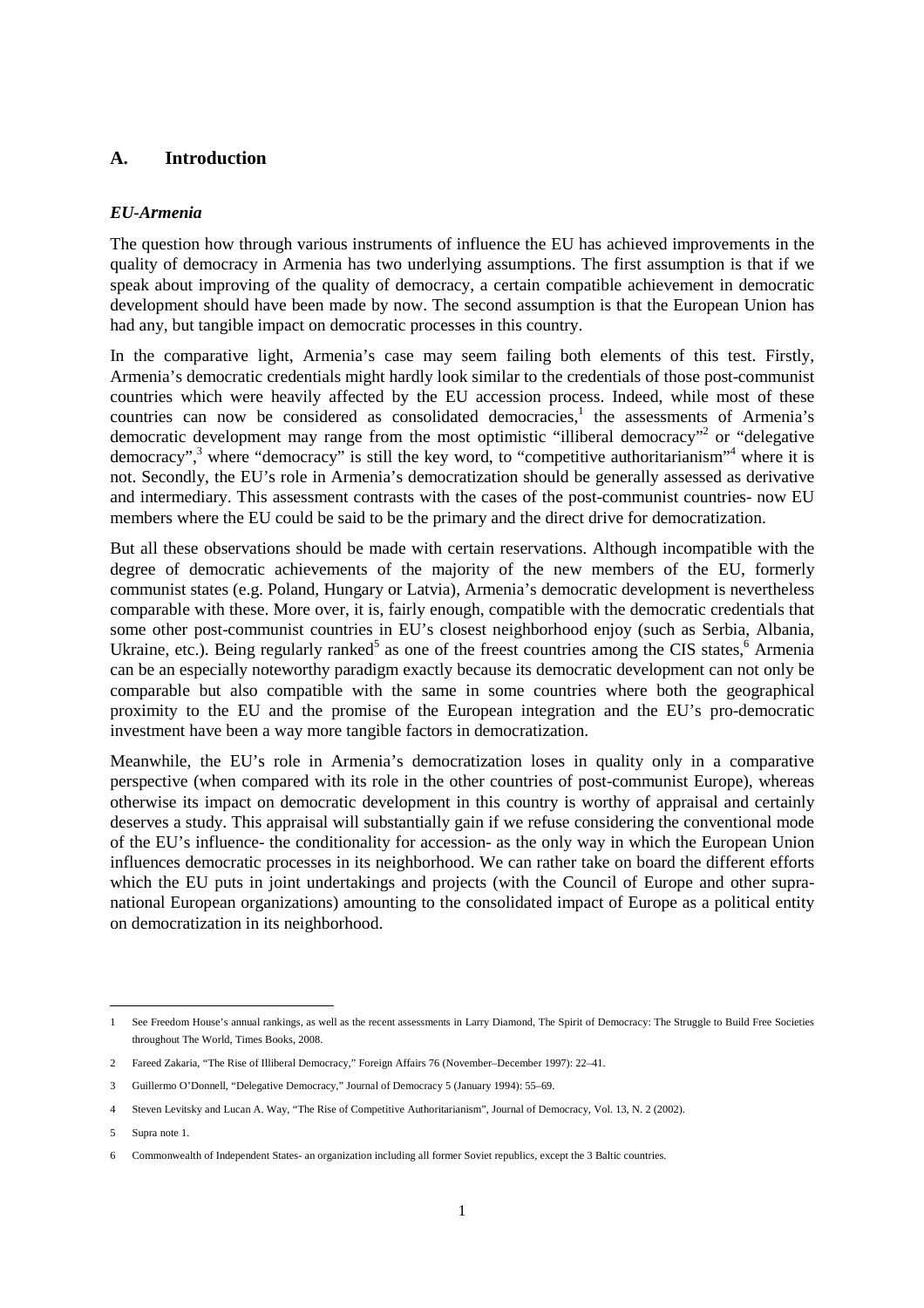For one, the political agenda of the EU with respect to Armenia makes explicit delegation to Armenia's commitments within pan-European political and human rights undertakings and primarily the Council of Europe frameworks in the very key areas of the EU-Armenia interaction. This is witnessed, for example, from the major treaty arrangement between the EU and Armenia- the EU-Armenia Action Plan within the bilateral cooperation under the European Neighborhood Policy. Most illustrative are the Action Plan's priority area 1- "Strengthening of democratic structures, of the rule of law, including reform of the judiciary and combat of fraud and corruption" and priority area 2 - "Strengthening of respect for human rights and fundamental freedoms, in compliance with international commitments of Armenia". If so, as far as Council of Europe and/or the OSCE have assumed the role of the key agent in the EU-Armenia relationships in what refers to the political dimension, one can speak of Europe's impact on democratic processes in Armenia instead of the EU's impact on these processes with a certain degree of legitimacy.

If so, the assessments made previously in this text may considerably change in degree. Unlike it is the case with the EU proper, Armenia's engagement with the Council of Europe, since the full membership in 2001, has meant a series of commitments assumed by the country. These commitments, supported by a series of concrete sanctions for deviation from the standards of the Council, can be viewed as an instrument which is validly comparable with the EU's conditionality for accession. In this light, Armenia's commitments to Europe as to an integral political entity rather than to the EU as a single organization, have been much bigger in scope and much more effective in terms of the influence which the prospect of integration into the European community in large had on the democratic processes in Armenia.

The authority of "virtual" European integration given to Armenia through such instruments as the Council of Europe, the European Neighborhood Policy, etc., can be witnessed by the testimonials from any political unrest which happens in Armenia from time to time and which illustratively exposes the democratic practices in the country. For one, the recent turbulence in the aftermath of the presidential elections (February-March 2008) proved how binding the European clout is and how unwanted would even the mostly formal sanctions (such as suspension of Armenia's voting right in the Parliamentary Assembly) threatened by the Council of Europe be. Presidential elections were held on February 19, and on February 24 the Armenian Central Electoral Commission announced the official results giving victory to Serzh Sargissyan, the incumbent Prime Minister and a close ally of President Kocharyan. The CEC counted slightly more than 52% of all votes given to Sargissyan and 21.4% to his major contender Levon Ter-Petrosyan, the first Armenian President. The latter filed a petition in the Constitutional Court challenging the constitutionality of the electoral practice, asserting ample abuse of power and irregularities during the voting process. The Court endorsed the election of Sargissyan as President. Preceding the hearings, the political confrontation transmuted into continuous mass protests, largely imitating the familiar pattern of successful takeovers in Georgia, Ukraine, and Kyrgyzstan. The actions culminated in the dispersion of Ter-Petrosyan's round-the-clock demonstration by security forces and in entailing clashes between the protesters and the police, resulting in violent actions, reportedly from both sides, taking the lives of several people and resulting in the arrests of many oppositional activists. Following these events, the authorities launched a comprehensive offensive on the opposition, putting many of its activists to jail and restricting the freedom of assembly. In reaction, the Council of Europe threatened to suspend Armenia's vote in its Parliamentary Assembly if no actions are undertaken to improve the state of democratic freedoms in the country. The Council of Europe Parliamentary Assembly resolutions,<sup>7</sup> imposing requirements for the settlement of the political crisis that ensued after the presidential election, have since become the major political and "constitutional" guideline for the country.

<sup>7</sup> Resolution 1609 "Functioning of Democratic Institutions in Armenia" (2008) and Resolution 1620 "Implementation by Armenia of Assembly Resolution 1609".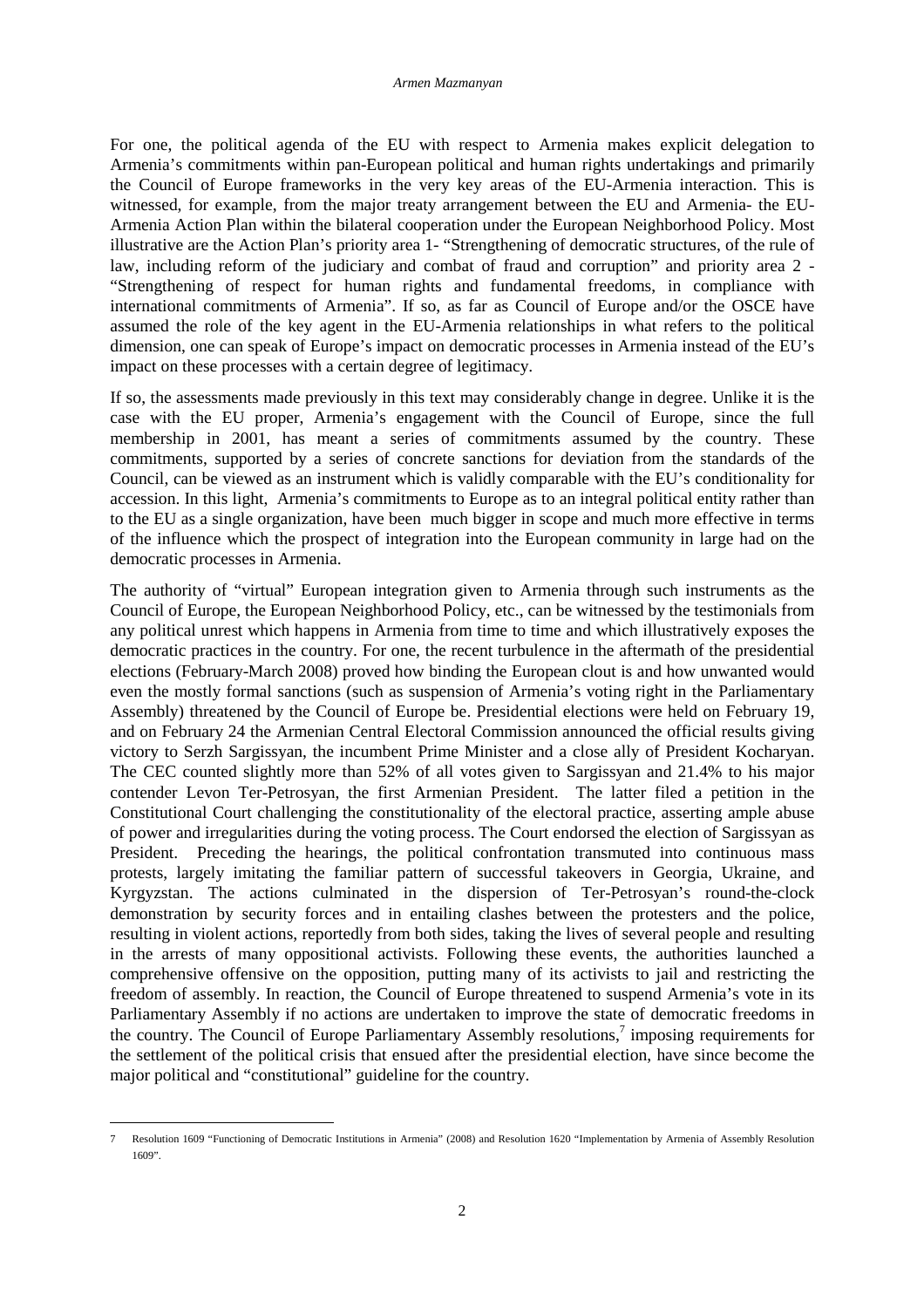But even more convincing may be the look at the record of the country's compliance with formal conditionality imposed by the EU and the CoE. If we return back to the political dimension highlighted in the EU-Armenia Action Plan, it can be noticed that the conditions for meeting the same priority areas 1 and 2, mentioned above, have been almost entirely met by now. This reference may be especially valuable because the mentioned conditions mostly included macro-political institutional reforms concerning the functioning of democratic institutions- primary items of discussion in this paper.

From the perspective of the focus of this study, it is symbolic that the reforms which were pushed by the EU and the CoE aimed at a constitutional re-design to strengthen the democratic institutions and the balance of powers within its framework. These reforms eventually got their formal endorsement via a substantial revision of the Constitution in a referendum in November 2005. It is worth mentioning that drafting of the constitutional amendments was coordinated by a specially created body of the National Assembly (the Parliament), the name of which self-speaks about who strongly stood behind the initiative of the constitutional reforms: the Parliamentary Committee on European Integration.<sup>8</sup> The constitutional reform touched upon the entire scope of institutional arrangements concerned in this research- the design of the constitutional court, legislative-executive relationship, regional government, and the Ombudsman which just acquired its first appearance in the Constitution.

As a conclusion to what has been so far said, a fact should be acknowledged that the European influence has been instrumental in shaping Armenia's democratic institutions. An essential warning, however, is to be made that this is completely true as far as the emergence of formal democratic institutions is concerned, while serious reservations should be made when speaking of a progress in genuine democratic practices. However puzzling this distinction (between formal and genuine institutional development) may seem, the mentioned paradigm is core for distinguishing the political regime and democratic practices in Armenia, as it is in virtually all the other countries of the postsoviet region. Then, the next section seems to offer an indispensable insight, as it will swiftly highlight the political background behind the particular democratic institutions to be discussed

### *Inter-Institutional Accountability in Context: Patterns of Governance in Post-Soviet Armenia*

The mentioned paradigm where the non-democratic political practices thrive within the formal democratic constitutions is typical to the entire post-soviet region. What a famous British scholar has written about Russia is mostly true about the other countries in the region, though the degree of deviations from the democratic constitutions varies substantially from one country to another, from Moldova to Uzbekistan:

The system in formal institutions terms is undoubtedly a liberal democracy, but practice often falls short of declared principles. Fearing the stability of the state, Putin's regime represented a powerful shift from mobilizational to pacificatory politics, from encouraging civic activism to controlling and regulating it, almost unto death. The price of stability was the erosion of civic engagement, polyarchy, and active citizenship. It is for this reason that so much of Russia's democracy looks lifeless and empty. The institutions of democracy remain central to political practice, and democracy remains the legitimazing ideology of the regime.<sup>9</sup>

If legitimization is important for the authorities in Russia, which is self-sufficient enough to live without a need for faking its regime, then it should be crucial for political elites in such countries as Armenia, which can't do else than by making up their non-democratic practices. The democratic constitution, then, at least in formal terms, is an independent variable. But so, we can say, is the

<sup>8</sup> See Alexander Markarov, "MacroInstitutional Political Structures and Their Development in Armenia", Demokratizatsiya, Spring 2006, at 164.

<sup>9</sup> Richard Sakwa, "Two Camps? The Struggle to Understand Contemporary Russia", Review Article, Comparative Politics, July 2008, at 482.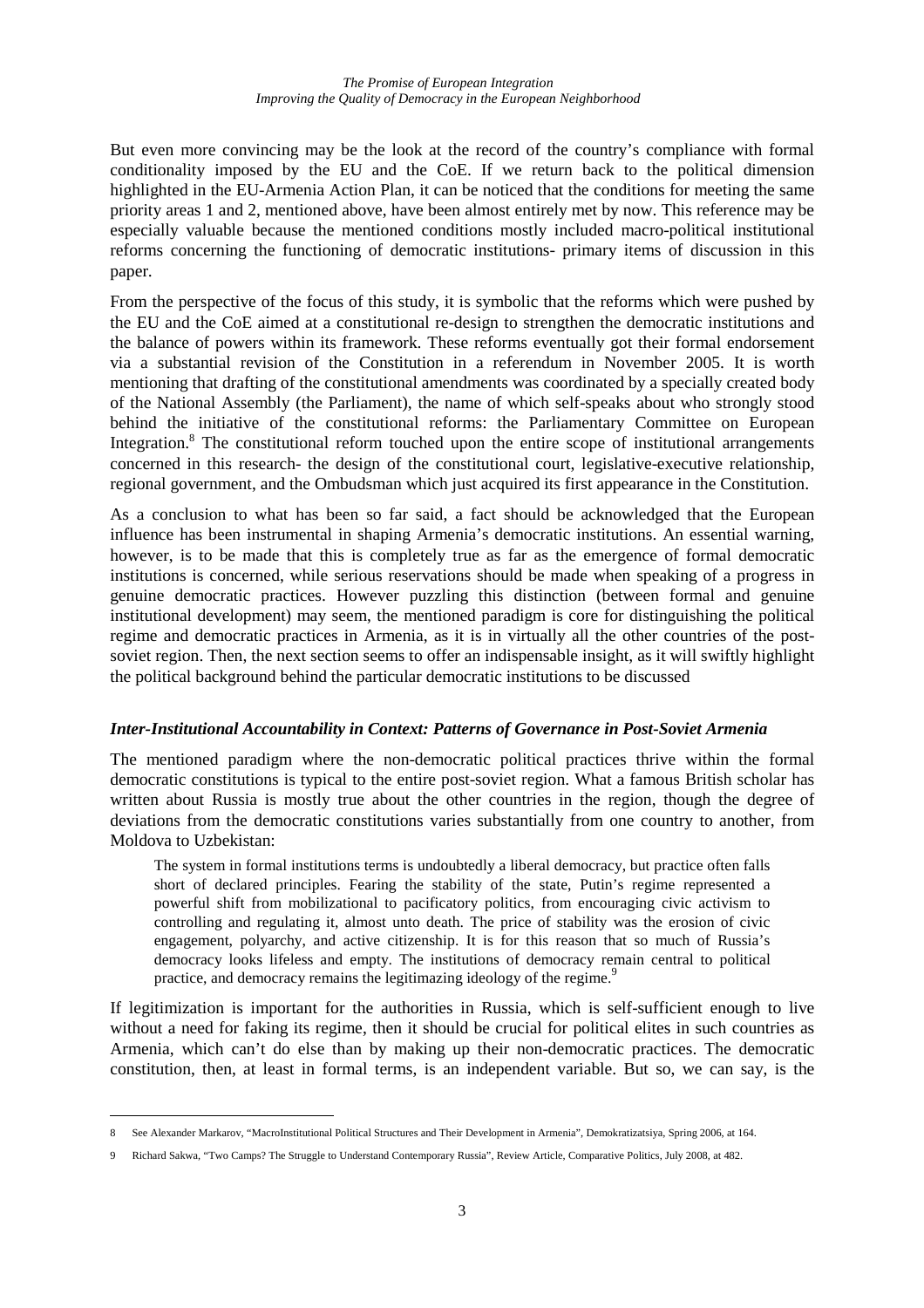inherent tendency to concentration of power which one can observe in virtually all post-soviet countries. The exploration of the co-existence and co-habitation of these inherently conflicting tendencies (as long as the chief function, the *telos*, of constitution is limiting the government)<sup>10</sup> is a key to revealing the genuine nature of political processes in these countries. If the formal democratic constitution is untouchable for the incumbents for some reasons, then the way out is in fine-tuning of the democratic institutions<sup>11</sup> to meet the needs of maintaining and reproducing their power. For the purposes of this paper, we shall only mention the main instrumentality employed by incumbent political elites for maintaining and reproducing their power by keeping within the formal democratic institutions, as these methods self-speak of the quality of democracy and constitutionalism and represent the particular patterns of governance concerned: electoral fraud instead of banning elections, "legal" proceedings against free media and civil society instead of closing the media outlets down, controlling and dominating (often through faking) the political opposition instead of banning the oppositional parties, controlling and regulating the other branches rather than abandoning the separation of powers, harassing the courts instead of removing them from the constitutions, bribing the local governments instead of subjecting them to the authority of the central executive through by changes in laws, etc.

Only if approaching with this embedded background in mind we can look at the particular processes with separation of powers, constitutionalism, constitutional courts, and regionalism to be discussed further.

#### *The Contours of Inter-Institutional Accountability*

Our quests for the patterns of inter-institutional accountability in Armenia need to be made via reference to semi-presidential settings which were put in the foundations of both redactions of the Armenian Constitution. The emergence of the semi-presidential constitution in Armenia can be attributed to the general "path dependence" on choices made in the major decision-making center of the transition, well represented by a nearly famous speculation "As Russia goes, so goes the region".<sup>12</sup> But more substantially, perhaps, the rise of semi-presidentialism in Armenia, as probably in other formerly soviet countries in the beginning of 90-ies, was a reaction to the conflicting tendencies of democratization- yet fairly strong in that time- on one hand, and of paternalistic culture and the realization of self-interest by the then powerful political leaders, on the other. The conflict between these contentious tendencies marked the whole epoch in between the initial years of democratic euphoria and the imminent arrival of the epoch of democratic recession. The first President, Levon Ter-Petrosyan, ascending to power as the leader of the national democratic movement back in 1990- a figure as emblematic for Armenia as Valensa for Poland or Havel for the Czech, soon transformed to be associated with the gradually increasing autocratic style and often directly blamed for this. With the extraordinary blending of his controversial standings- a Soviet dissident and a fanatic democrat in early 90-ies, a quasi-autocratic ruler few years later, a president who first tolerated faking of elections and who first banned opposition and yet who resigned on his own will in only a while, and then, after all, one who got again associated with the pro-democratic movements as late as in 2008, Ter-Petrosyan's paradox is perhaps nothing else but a typical manifestation of the uselessness of the democratic ideals against the overwhelming force of the local political culture with its irresistible tendency to concentration of power.

<sup>10</sup> Giovanni Sartori, "Constitutionalism: A Preliminary Discussion," 56 American Political Science Review 4 (1962).

<sup>11</sup> For a detailed review of the patterns of imitation of democratic practices, see Andrew Wilson, Virtual Politics: Faking Democracy in the Post-Soviet World, Yale University Press (2005), Chapters 8-9.

<sup>12</sup> Michael McFaul, "A Mixed Record, an Uncertain Future", Journal of Democracy 12.4 (2001) 87-94, at 91.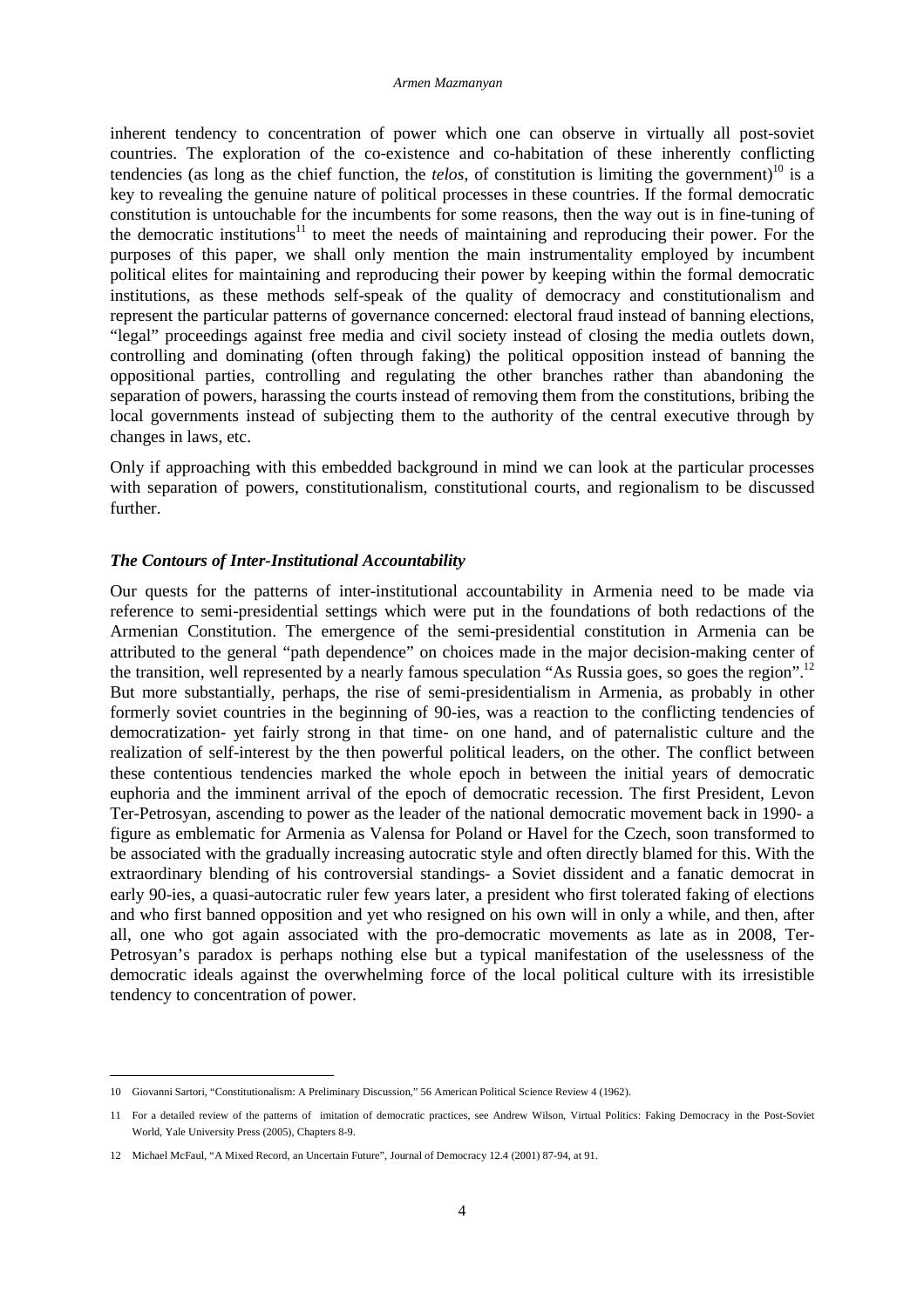As the concentration of power proved already to be the prevailing tendency, the Armenian Constitution of 1995, mostly designed by the guidance from Ter-Petrosyan, provided for architecture with a strong president who dominated the other institutions and possessed direct executive functions. Except the conventional "strategic" executive responsibilities, such as the foreign relations, army and security, the president was also empowered to appoint the government (to be further supported by the parliament) and chair its meetings, sign the legislative bills into laws, and endorse the governmental decrees. The president could (and many times did) arbitrarily change the prime-ministers. He could also dismiss the parliament (after formally consulting the prime-minister), but this never happened. One analysis on the system submits:

The constitution called for a separation of powers, but in actuality provided little, if any, means for real checks and balances, or any real guarantees for the branches to function independently. It could be argued that the government's structure is overshadowed by the presidency.<sup>13</sup>

The government framework, provided for by the 1995 Constitution, endured for ten years. The constitutional amendments of 2005, active in most part since the parliamentary elections in 2007, brought about a formal shift from a president-parliamentary to premier-presidential constitution.<sup>14</sup> the latter usually being associated with a better democratic potential.<sup>15</sup>

These reforms were in the center of electoral platform of the new President, Robert Kocharyan, since his presidential campaign in 1998,<sup>16</sup> after Ter-Petrosyan abruptly resigned (a development that was hardly believable in 1993-97). These reforms were said, back in 1998, to be intended at shifting the balance of powers more towards a parliamentary form of government and at better equilibrium between the branches. But Kocharyan was not a worse rational actor than his predecessor: designing of a strong parliament and a strong constitutional court was not in his best interests since his powers tended to increasing after 1999. As a result, the referendum on constitutional amendments, held at the end of 2003, after a few month from Kocharyan's re-election in the office, failed, and the failure since then was mostly blamed on the lack of enthusiasm from the authorities themselves.<sup>17</sup> In 2003, President Kocharyan still had a full term of 5 years in the office. The situation started changing closer to the end of his second term. As the presidential tenure in Armenia is limited to two terms only, Kocharyan had no more standing incentives for keeping the constitutional status-quo, and the amendments were passed on a referendum in 2005, this time thanks to an overzealous propaganda by the authorities.

In the new edition of the Basic Law, the government and its prime-minister are now accountable to the National Assembly rather than to the president. The president still appoints the head of the government, but the latter should enjoy the support of parliamentary majority and cannot be resigned by the president. The president lost also the power of dissolving the parliament, except in specified cases when the assembly finds itself in a situation of political stalemate. In addition, the government got increased responsibilities by taking almost entirely over the issues of domestic powers and also over some even in the domain of foreign policy.<sup>18</sup>

<sup>13</sup> See Alexander Markarov, supra note 8, at 162.

<sup>14</sup> Based on distinctions offered by Mathew S. Shugart and John M. Carey, Presidents and Assemblies: Constitutional Design and Electoral Dynamics (Cambridge, UK: Cambridge University Press, 1992).

<sup>15</sup> See Robert Elgie, "Varieties of Semi-Presidentialism and Their Impact on Nascent Democracies", Taiwan Journal of Democracy, Volume 3, No.2: 53-71.

<sup>16</sup> Markarov supra note 8, at 163.

<sup>17</sup> Id.

<sup>18</sup> Markarov supra note 8, at 167.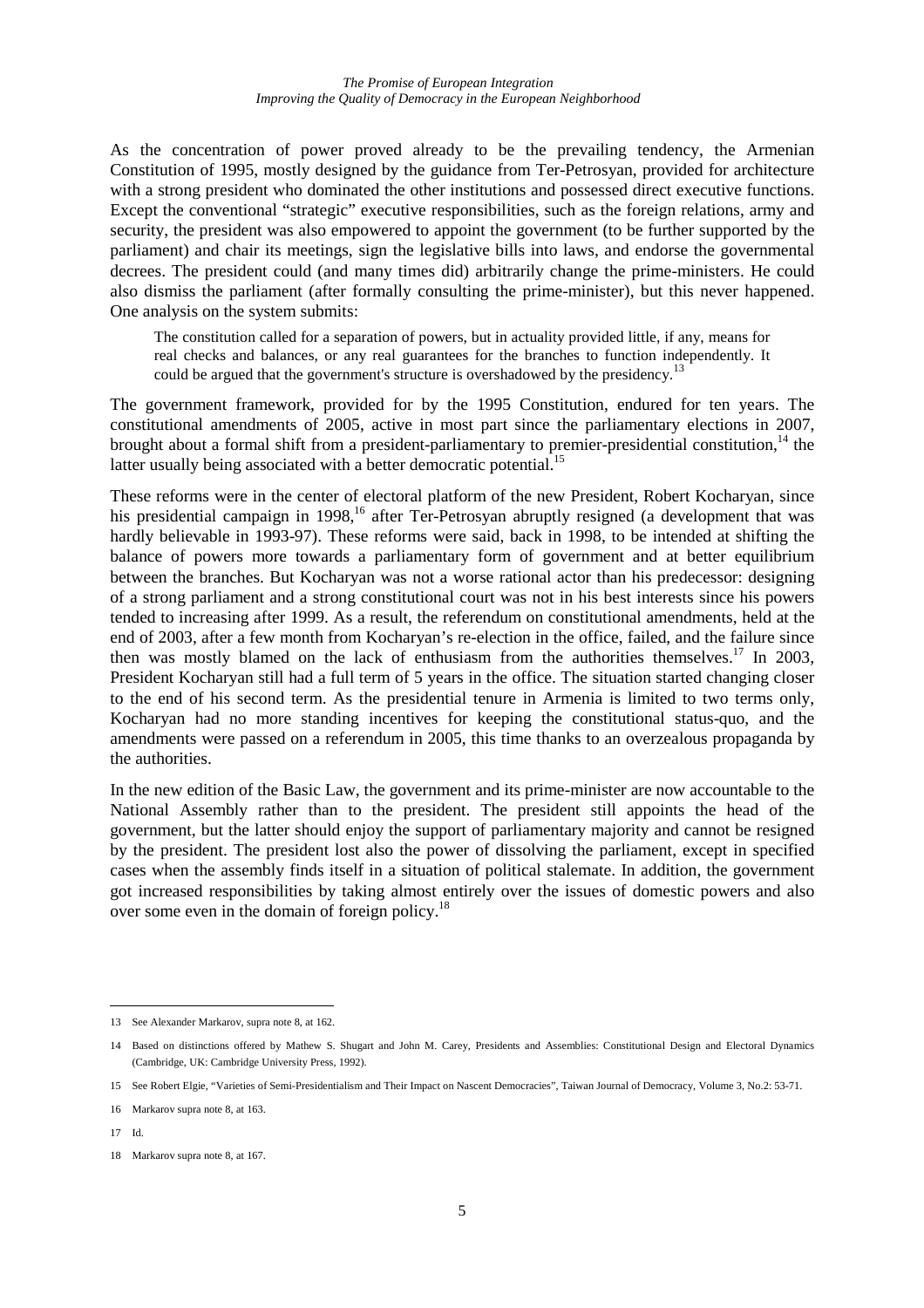This constitutional heritage is what the new and the reining President-Serzh Sargissyan, ascended to the office after the heavily contested elections in 2008- should carry with. But the prospect, so far, does not seem so grim for him. The presidency, despite the formal degrading of its stature, enjoys the same- highest- privileges in the power-structures and Sargissyan himself is now the most powerful if not the only powerful political decision-maker in the country.

# **B. Executive-Legislative Relationship**

Although the informal practices overwhelmingly prevail over the official prescriptions of constitutions and laws, much in post-soviet politics can be attributed to the force of formal constitutional engineering. The rationalization of this apparently paradoxical reality is offered by the ever influential science of new institutionalism, but for one particular explanation, we observed that the formal adherence to drawn constitutional frameworks in Armenia is also largely a product of the influence from the European entities. Whatever is the scale of imitation of democratic practices and of the abuse on the level of informal practices, the authorities in Armenia, as probably elsewhere in post-soviet countries, do confine their activities, including those intended at concentration and reproduction of their power, to the macro-political structures outlined by the constitution.

Since the emergence of Armenia's semi-presidential constitutional system, it has, in the great majority of the cases, resulted in the first of the two models of political interaction typical to developments within the matrix of semi-presidentialism in the post-soviet area: 1. domination of the president over the other institutions bringing to a political regime described as super-presidentialism<sup>19</sup> (Russia's political regime since Yeltsin, as well as most of the other post-soviet regimes, have been regularly associated with this scenario)<sup>20</sup> and 2. dual authority situations resulting from the divided majority typically emerging in semi-presidential settings,  $2\frac{1}{2}$  which brings to severe conflicts between the presidency and the government, the latter enjoying the support of the parliamentary majority (typical is Ukraine's situation since 2004-5). The "conflict and gridlock"<sup>22</sup> of the second scenario have been rather the exception than the rule. Independent Armenia has only twice experienced existence of majority in the parliament ready to contest the standing president. Very notably, in both times, the opposition was raised within the ruling elite as a result of the split within the parliamentary majority; never had it happened that the president's dominance was challenged after the elections proper.

In early 1998, the majority of the "party of the power" in the parliament was split between two competing camps- reportedly due to disagreement over how to further handle the Nagorno-Karabakh conflict. President Ter-Petrosyan, enjoying the support of then only the minority in the National Assembly, moved to resign. In 1999, the newly elected parliament featured a coalition which apparently looked cooperative with the President as it was also composed in part by the branch of the ruling elite, but it was largely believed to become the main source of decision-making in the country. This unprecedented inter-institutional tension was interrupted by the mass murder of the leaders of the new majority during a session in the premises of the parliament, but later got a culmination through an exposed rivalry between the president and the government (the latter for the time being still enjoyed the support of the majority in the parliament). The president came out as the winner of this confrontation by succeeding a fracture in the majority in 2000; since and until now, the dominance of the presidency has not been strongly challenged any more.

<sup>19</sup> The term super "superpresidentialism" in relation with post-soviet countries was first used by T.J. Colton in "Superpresidentialism and Russia's Backward State", Post-Soviet Affairs, 1995.

<sup>20</sup> For one, see John Ishiyma and Ryan Kennedy, "Superpresidentialism and Political Party Development in Russia, Ukraine, Armenia and Kyrgyzstan", Europe-Asia Studies, Vol. 53, No. 8, 2001.

<sup>21</sup> Giovanni Sartori, Comparative Constitutional Engineering: An Inquiry Into Structures, Incentives and Outcomes, 1994, p. 123.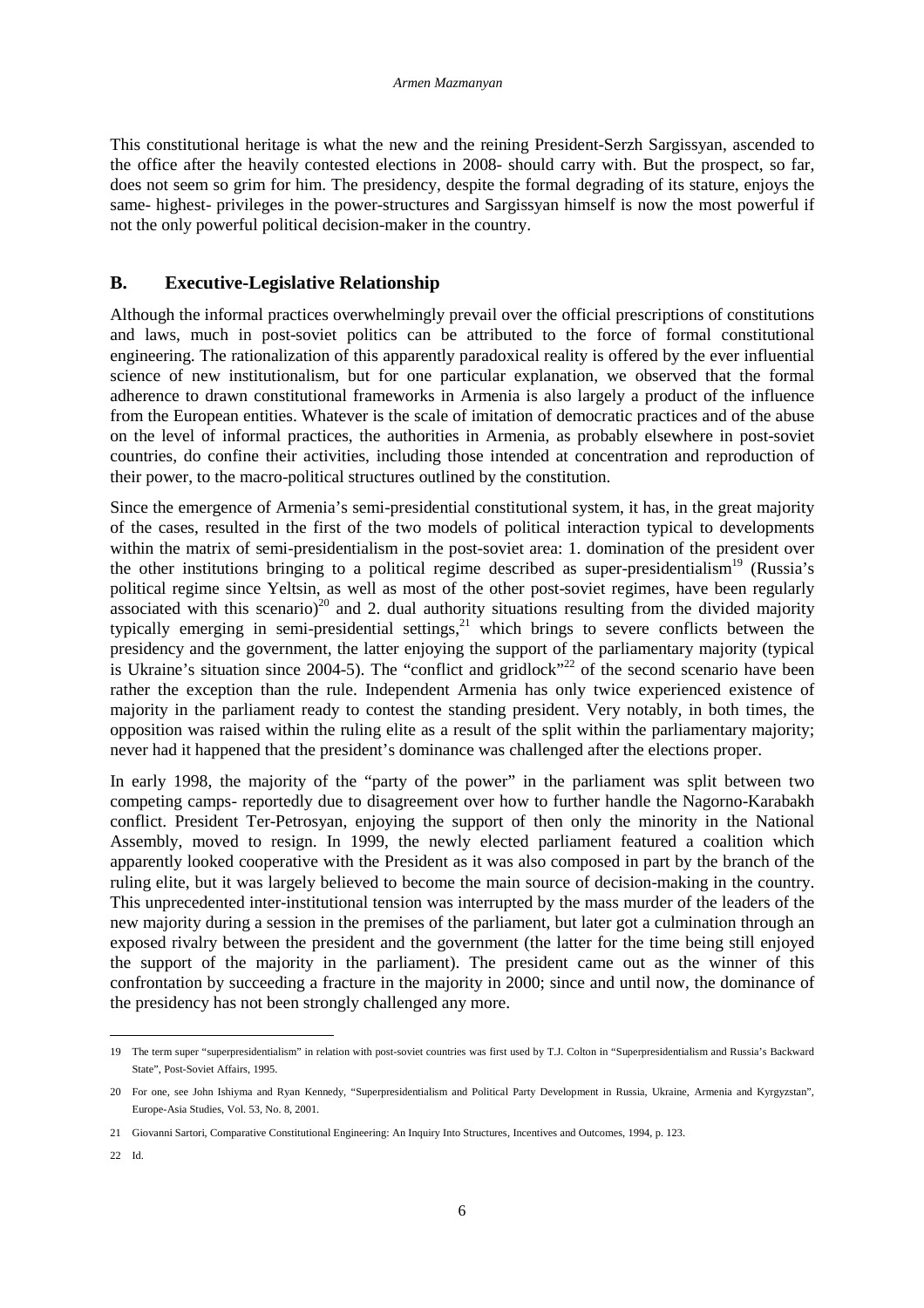But of these two episodes, only the second one could be associated with a dominance of the institution of parliament over that of the president, as the first episode witnessed a snap split within the ruling elite and even a more snap resignation of the president, and the inter-institutional tension could only be felt behind the coulisses for most probably only a very short time. In general, considering the relatively minor presence of the elements of the divided majority and respectively the strain between the two elected bodies in Armenia, the dominance of the presidency, characterized by superpresidential style of government, seems to be the prevailing paradigm in post-soviet Armenia. The patterns of the concentration and reproduction of power, depicted earlier in this paper, overwhelm the style of governance in this situation. With the stipulation to abide by the macro-political construction imposed by the constitution, the presidents in Armenia, properly as their counter-parts all over the post-soviet region, have strived in securing a loyal majority in the parliaments by heavily investing in electoral manipulation and stipulation of pseudo-parties.<sup>23</sup> This scenario leaves not much room for a meaningful inter-institutional accountability between the executive and the legislature.

The constitutional amendments of 2005, as mentioned, meant a shift from a president-parliamentary to premier-presidential constitution.<sup>24</sup> In the new edition of the Constitution, the government and its prime-minister are now accountable to the National Assembly rather than to the president. The president still appoints the head of the government, but the latter should enjoy the support of the elected majority and cannot be fired by the president. The president lost also the power of dissolving the parliament, except in specified cases when the assembly finds itself in a situation of political stalemate. In addition, the government got increased responsibilities by taking almost entirely over the issues of domestic powers and also over some even in the domain of foreign policy.<sup>25</sup>

But the constitutional reforms can bring to better balance and accountability if only in the long-term perspective as the time proved that little has changed in political practices after the amendments. Since 2005 until now, presidency, even in its reduced capacity, remains the central address of the power, and the government now remains largely in the shadow of the president, rarely making fully independent decisions in key policy issues. The corrupt political practices of maintenance and reproduction of political elites have continued by faking democratic institutions, but have only changed their accent, now probably paying equal attention to the presidential and parliamentary elections.

The notion of inter-institutional accountability on the level of executive-legislative relations, in this whole context, is in trouble. The ratio of the opposition in the composition of the parliament in Armenia has tended to regular decline since 1999, reaching the mock 5-7% in the current Assembly,  $^{26}$ though in any case the voice of the non-allying opposition in government matters has traditionally been simply ignored. As the government-opposition relationship has long ago "evolved" to an elementary zero-sum game, the latter's "winner takes all" logic has come to mean a total exclusion of the opponents from the decision-making process- the process gradually depreciated from informal exclusion trough ignoring the voices of the minority to de-facto exclusion as of now where the 130 member Assembly has only 7-10 members who are in opposition to the Government.

The current ratio of the opposition representation in the National Assembly and the fact of government coalition including four parties should not mislead us with associations with consensus-type democratic arrangements.<sup>27</sup> For one, the two of four parties represented in the coalition are obviously

<sup>23</sup> Richard Sakwa, "The Development of the Russian Party System: Did the Elections Change Anything?", in Peter Lentini (ed.), Elections and the Political Order in Russia (London, 1995), pp. 169–201, John Ishiyma and Ryan Kennedy supra note 18.

<sup>24</sup> Supra note 14.

<sup>25</sup> Markarov, supra note 8.

<sup>26</sup> Except the newcomer "Heritage" party, holding 5% of the seats, the other 4 parties who got seats by proportional voting, have entered in a government coalition and with almost no substantial exceptions they speak one voice on policy issues.

<sup>27</sup> See Arend Lijphart, Patterns of Democracy: Government Forms and Performances in Thirty-Six Countries, Yale University Press, 1999, pp. 31-47.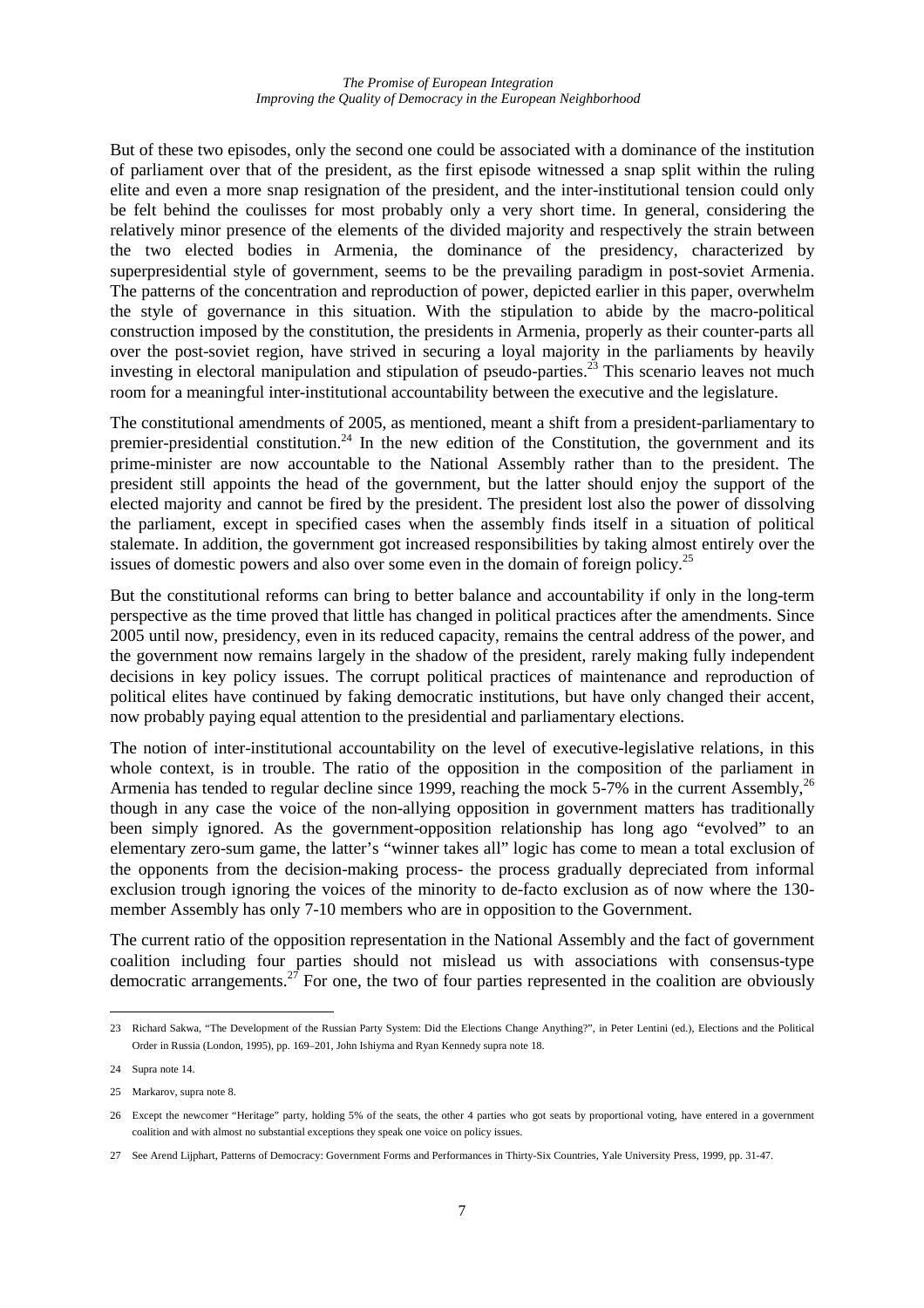fake entities which are only created for electoral manipulation and for the ultimate reproduction of the incumbent political elite.<sup>28</sup> The only genuine political party serving in the coalition (the Armenian Revolutionary Federation) constantly prefers to "cooperate" to a large extent because non-cooperation and the status of an official opposition promise absolute exclusion from the policy-making process. A number of oppositional parties, on the other hand, do not get into the parliament because of the fraud and manipulation by the ruling party: in this way, they get involuntarily excluded from the decisionmaking. To sum up, it is not "inclusion" - the key word for consensus democracy, that characterizes the Armenian political arrangement despite the external illusion created by the fact of coalition government and a small fraction of the opposition in the Assembly, but, on the contrary, the real key word is "exclusion" which takes different forms, but eventually results in the monopoly on the government by a single party or elite which has exclusive and unlimited political domination.

However, the change in formal institutions is the initial but important step in democratic development, and the promise of a constitution with a better separation and balancing remains strong in the long run. As once mentioned before, the European organizations and the EU directly have been instrumental in bringing about these reforms.

# **C. Constitutional Justice**

#### *Institutional Design*

 $\overline{a}$ 

The designing of Armenia's Constitutional Court in both of its two phases perfectly matches the characteristics depicted in the rational choice stream of the theories of judicial review from Landes-Posner and to Ramseyer and Ginsburg.<sup>29</sup> The common ground for all of these feedbacks about the emergence and empowerment of judicial review is their unanimous acknowledgment of the politiciandesigners' self-interest in a competitive electoral "market" beneath the constitutional design. These theories, drawing upon the utility of politicians involved in constitutional design, eventually suggests that constitutional courts are likelier to emerge as weak institutions if the incumbent politicians expect to stay in power after the upcoming elections. Accordingly, as Tom Ginsburg's "insurance theory" elaborates on the mentioned paradigm, the incumbent politicians, if they expect to lose, stipulate strong constitutionals courts, as insurance, to shield their policy choices against the incoming political elite's attempts to reverse their "contracts". Armenia's case "follows" the depicted pathways in a mystically accurate way.

The Constitutional Court- a typical Kelsenian tribunal designated to chiefly carry out judicial review of statutes- was first created by the Constitution of Armenia in 1995 and became functional as late as in 1996.<sup>30</sup> The emphasis on the date of creation is not for formal purposes: the emergence of the court after five years since the independence, when political institution-building had mostly outlined the contours of the factual power structures, was due in a time when the romantic democratic designing of the early 90-ies had given way to the increasing tendencies of rational designing. As a result, unlike all the constitutional courts in the post-Soviet area designed in the preceding "era", the Constitutional Court of Armenia emerged as a body with only a few powers and a very limited access. Only the

<sup>28</sup> This is also done in the best post-soviet traditions. See Andrew Wilson, Virtual Politics: Faking Democracy in the Post-Soviet World, Yale University Press (2005), Chapters 8-9.

<sup>29</sup> William Landes and Richard Posner, "The Independent Judiciary in an Interest Group Perspective", 18 Journal of Law and Economics 875 (1975); Mark J. Ramseyer, "The Puzzling (In) Dependence of Courts", 23 J. Legal Stud. 721 (1994); Tom Ginsburg, Judicial Review in New Democracies: Constitutional Courts in Asian Cases, (CUP 2003).

<sup>30</sup> The constitutional acts in Armenia before the passage of the Constitution in 1995 did not provide for an institution of constitutional review unlike it was the case with many other post-Soviet countries (in Russia, for example, the constitutional court was created in 1991 by a special constitutional law, preceding the adoption of the Constitution).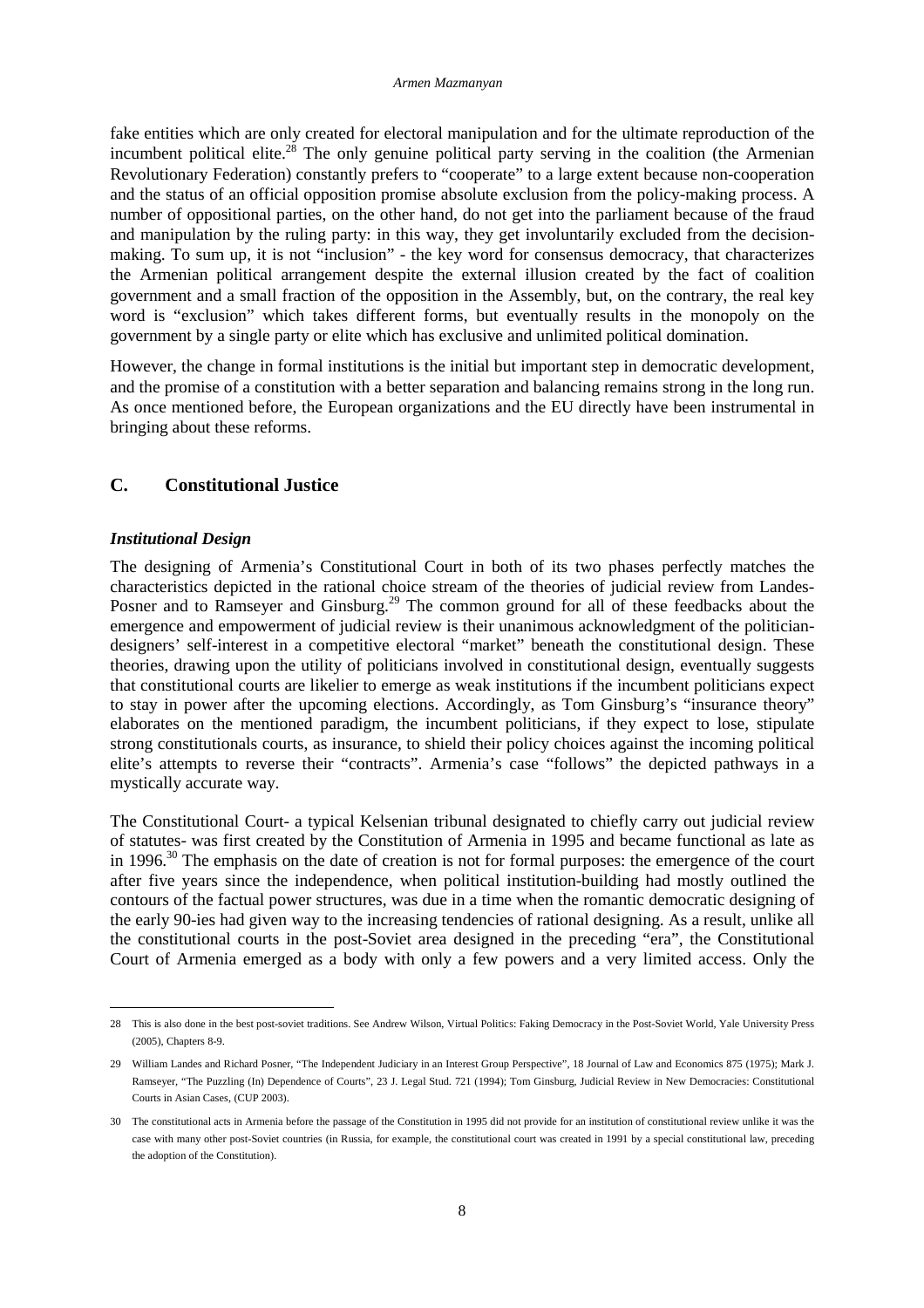political bodies- the president, the 1/3 of the parliament, and the government- could apply to the court with a request to review a law on the subject of its constitutionality; neither individual complaints, not court referrals were then allowed.<sup>31</sup> The overwhelming majority of the judgments-  $91.8\%$  of all decisions- were made on the compliance of international agreements of Armenia with the Constitution.<sup>32</sup> Another statistical number speaks about the status of the constitutional review and especially about the state of inter-institutional accountability in the country: 92.9% of all cases in the court were initiated by the President of the Republic. $33$ 

The judges enjoyed all formal prerequisites for independence, such as life tenure and decent logistical support, but these appeared insufficient for guaranteeing courts' independence anywhere in the postsoviet area. In sum, the 1996-2005 Court appeared not only as a typical "third chamber of a parliament", as once Alec Stone Sweet called the French Conseil Constitutionell, <sup>34</sup> but also as an extremely formal institution with no real powers, independence, and significance. Back in 1993-95, when the Constitution was being designed, the running political elite in Armenia and its leader, President Ter-Petrosyan, had no serious worries about their political future, and the creation of a strong constitutional review body were not likely to be in their rational interests- brilliantly in line with the hypotheses by Landes-Posner-Ramseyer-Ginsburg.

The importance of rational choice in designing of the constitutional court was further confirmed by the reforms due to the amendments in the Constitution which were finally passed in 2005. These reforms were in the center of electoral campaign of the new President, Kocharyan, since he ran for the post in 1998,<sup>35</sup> after Ter-Petrosyan abruptly resigned (a development that was hardly believable in 1993-97). The constitutional officially were announced to be intended at a shift towards a parliamentary form of government and at better balancing and checks between powers; they envisaged a better status and more powers for the constitutional court too. But Kocharyan was an experienced rational actor and designing of a strong parliament and a strong constitutional court was not in his best interests since his powers tended to monopolization. Ultimately, the referendum on constitutional amendments, held in the end of 2003, after a few months from Kocharyan's re-election in the office, rejected the reform, and the failure was mostly blamed on the lack of enthusiasm from the authorities themselves.<sup>36</sup> In 2005, Kocharyan had no more standing incentives for keeping the constitutional status-quo, and the amendments were passed on a referendum in 2005, this time thanks to his very active marketing.

The new Constitution brought about a completely new constitutional court. Standing was expanded to include individuals (individual complaints), general courts (referrals), bodies of the local selfgovernance, as well as the ombudsman and the prosecutor general. Now the 1/5 of the members of the parliament could apply to the court.  $37$  Besides the review of the compliance with the Constitution of the international treaties, laws, acts of the parliament, the president, the government and the local selfgovernment bodies, the court does have also a number of "marginal"<sup>38</sup> responsibilities which are

<sup>31</sup> Art. 101 of the Constitution of the Rep of Armenia in its 1996 edition.

<sup>32</sup> Gagik Harutyunyan, Constitutional Culture: The Lessons of the History and the Challenges of the Time, in Armenian (2005), p. 243.

<sup>33</sup> Id.

<sup>34</sup> Alec Stone Sweet, "Complex Coordinate Construction in France and Germany", in Tate and Vallinder, The Global Expansion of the Judicial Power, NYU Press (1995) at 225.

<sup>35</sup> Markarov supra note 8, p. 163.

<sup>36</sup> Id.

<sup>37</sup> Art. 101 of the Constitution of the Rep. of Armenia.

<sup>38</sup> Wojciech Sadurski, Rights Before Courts: A Study of Constitutional Courts in Postcommunist States of Central and Eastern Europe (Springer, 2005), at 13.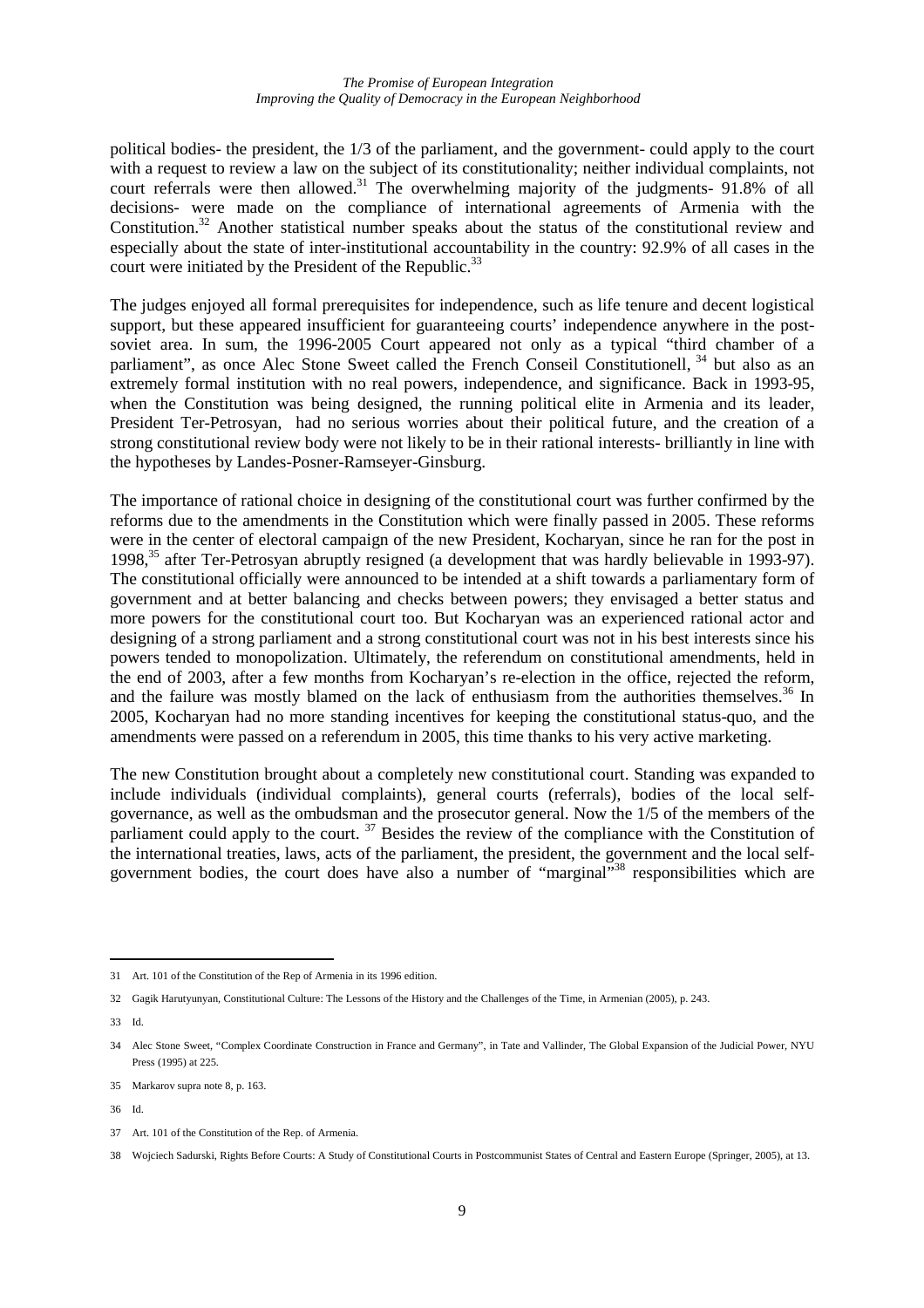"alien to the role and the nature of constitutional courts"<sup>39</sup> according to a constitutional judge from Armenia. These responsibilities are related to resolution of disputes during and after presidential and parliamentary elections, impeachments cases and banning of political parties. From the point of view of the predisposition of such functions to involve constitutional courts in the most partisan types of power struggles, these responsibilities are largely political, and the record of the regular involvement of the Constitutional Court of Armenia into *realpolitik* can serve as a good evidence for such an assertion.

The constitutional court consists of nine members. Four members are appointed by the president, the other 5 by the National Assembly. The parliament also chooses the chairman of the court from among its members, but in case of failure to appoint the head of the court within thirty day, the latter is appointed by the president.<sup>40</sup> The members of the court serve a life tenure, the retirement age is 65. There is a formal grant of the series of guarantees for the judges' independence. Yet, judicial independence is still a work in progress and threats to it are posed especially during the review of the above-specified political responsibilities, as we will see it from the next sub-chapter.

#### *The Court in Politics of Democratization*

l

The recent scholarship on post-soviet democratization seems to pay little attention to the political significance of constitutional review courts and their role in democratization. In general, post-soviet constitutional courts, unlike their Central European colleagues, have rarely appeared under a scrutiny by English-language scholarship.<sup>41</sup> The research on democratization in the former Soviet Union, most of which is of political science origin, has generally ignored constitutional courts as agents of political change.

The study of the relationship between constitutional courts and democracy is traditionally dominated by the debate on the "counter-majoritarian difficulty",<sup>42</sup> which has led the normative discourse on judicial review in the United States. This line of argumentation has been successfully transplanted also into the most influential philosophical account of constitutional courts in the post-communist world.<sup>43</sup> My inquiry suggests an empirical test rather. I take Ronald Dworkin's thesis, where the courts acquire their legitimacy not from conventional normative constructions, but from their institutional virtue to contribute to the democratic conditions, as a starting point: by what means the democratic conditions are best met is an empirical, rather than a normative question.<sup>44</sup> I propose a framework of analysis where the issue of courts' aptitude for democratic contribution is reviewed in the light of their

<sup>39</sup> Tokhyan, Felix, "Constitutional Control of the National Elections in Armenia," in Russian, paper presented in the XI Yerevan International Conference "Role of Constitutional Courts in Ensuring Democratic Elections," published in International Almanac: Constitutional Justice in the New Millennium, Yerevan, 2006, at 113. Available online at the official website of the Constitutional Court of Armenia: <www.concourt.am>.

<sup>40</sup> Art. 55 (10) and 53 (1) of the Constitution of the Rep. of Armenia. The 1996 edition of the Constitution granted the right of appointing the Chairman of the Court to the President of the Republic.

<sup>41</sup> The Russian Constitutional Court is the only one among its post-Soviet "colleagues" that has been relatively well studied by western students. See, for example, Robert Sharlet, The Russian Constitutional Court: The First Term, 9 Post-Soviet Affairs 314 (1993); Robert Ahdieh, Russia's Constitutional Revolution: Legal Consciousness and the Transition to Democracy 1985-1996 (Pennsylvania State University Press 1997); Herman Schwartz , The Struggle for Constitutional Justice in Post-Communist Europe (University of Chicago Press 2000); Lee Epstein, Jack Knight and Olga Shvetsova, The Role of Constitutional Courts in the Establishment and Maintenance of Democratic Systems of Government, 35 Law and Society Review 117 (2001). However, the scholarship on the Russian Court was in the most part attracted by the activism of its first sitting bench in 1991-1993 while this enthusiasm considerably declined in the last period when the Court no longer produced political sensations. Studies on the other post-Soviet constitutional courts on the European continent have been rather random, and comprehensive English-language studies of those in Central Asia are practically non-existent.

<sup>42</sup> Alexander Bickel, The Least Dangerous Branch: The Supreme Court at the Bar of Politics (Indianapolis: Bobbs-Merrill 1962).

<sup>43</sup> See, e.g., Wojciech Sadurski, Rights Before Courts: A Study of Constitutional Courts in Postcommunist States of Central and Eastern Europe (Springer, 2005).

<sup>44</sup> Ronald Dworkin, Freedom's Law: The Moral Reading of the American Constitution, 34 (HUP 1996).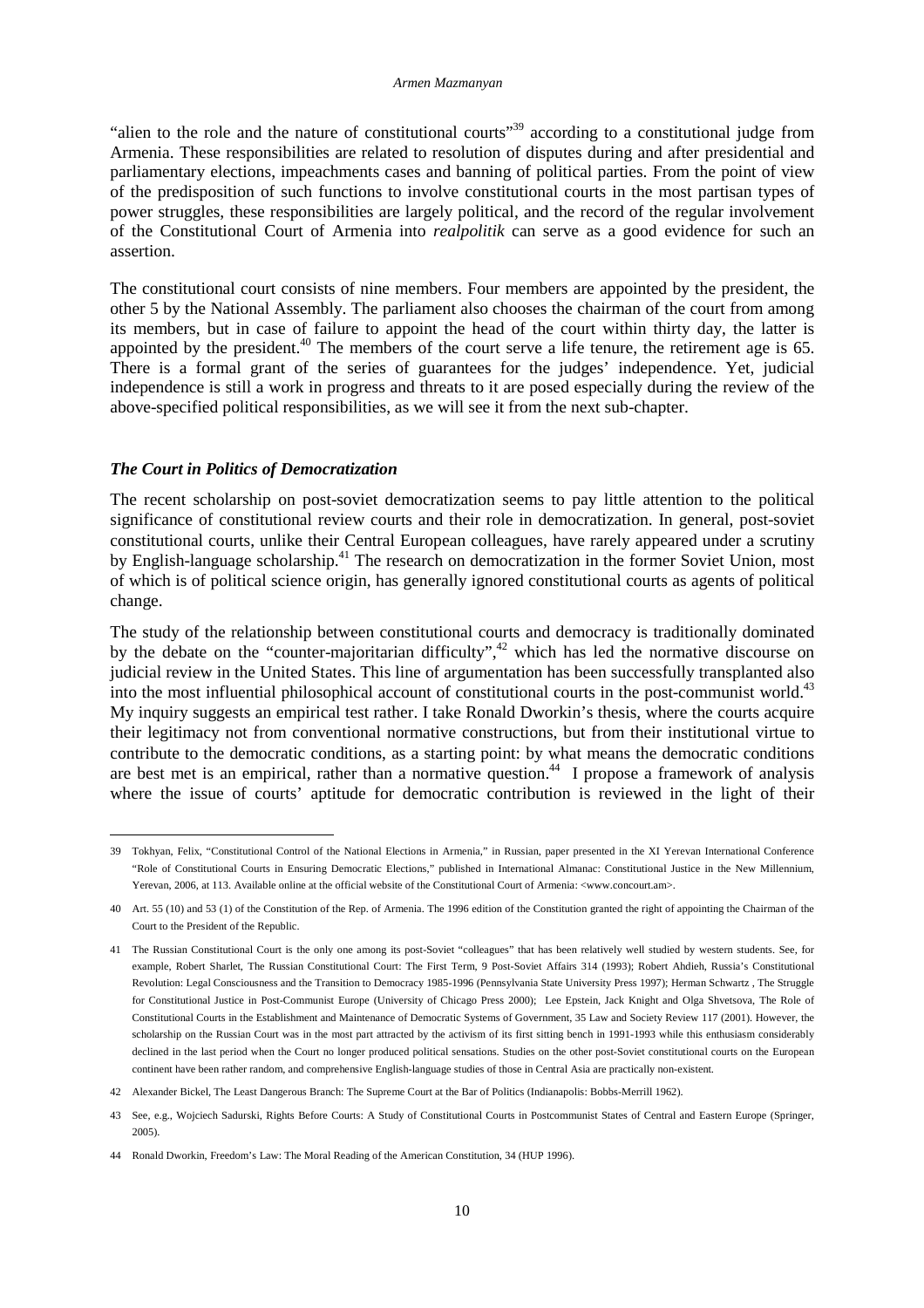institutional and ideological settings, as well as their predispositions in interest group politics. My suggestion is that constitutional and other higher courts deciding politically sensitive issues in post-Soviet countries are inherently pro-democratic agents, though this statement shall avoid clear-cut readings and shall be tried in the background of the enormous pressure to which these courts are subject from the side of super-executives. Normally, courts are weak and too constrained to be able to significantly impact the process of democratization. However, they become strong pro-democratic actors in times of political transitions and uncertainty, when they are likely to ally with pro-democratic parties.

The decisions of the Armenian Constitutional Court provide for an excellent case-study for the empirical test I suggested; indeed, Armenia's paradigm was instrumental in bringing to the first hypotheses about pro-democratic leanings of constitutional courts and their Trojan horse-fashion role in the politics of democratization.<sup>45</sup> In fact, all standing episodes of the Court's participation in the struggle for political power in its capacity of an arbiter in electoral disputes, with the exception of probably the presidential elections of 1996 (when the Court was too young, its informal affiliation with the incumbents was too obvious and the incumbents' positions were too strong) contain somewhat manifest signs of the patterns just described.

The first encounter with the politics happened in 1996. The elections saw a close competition between two principal contenders: the running President Ter-Petrosyan and the candidate from the united opposition, Vazgen Manoukyan. The official results gave 51.75% to Ter-Petrosyan, now commonly recognized to be a product of count manipulation, and 41.29% to Manoukyan.

Before the case reached the Constitutional Court, the post-electoral developments had resulted in mass protests of the opposition flooding the streets of capital Yerevan. These were quickly suppressed by the tanks called in by the President's military commanders. Demonstrations were banned, a number of oppositional candidates were arrested, and Manoukyan was wanted for arrest when the petition was filed to the Constitutional Court. Nobody doubted then that the authorities had succeeded in suppressing the protest for serving their reproduction. Indeed, the Constitutional Court was not given a real chance for defiance.

As expected, the Court decided two months after the date of the elections to endorse the re-election of Ter-Petrosyan. The legal technique applied by the Court for to validate the perceptibly rigged ballot will later become a usual tactic for imitating objective review: the Court recognized the facts of irregularities in a number of polling stations but considered these to be insufficient for invalidation of the elections. This technique was later applied to validate the presidential elections in 2003 and 2008, both times elections being reportedly rigged. Meanwhile, the defects in this tactics were obvious: the 1.75% margin bringing a first-round victory to the incumbent in 1996 was small enough to ignore the evidence of widespread violations, bulletin staffing and abuse of public resources. The reputation of the Court was thus gravely damaged in the very first year of its operation.

The chance for a new review of presidential elections by the Constitutional Court was brought in 2003. While the electoral culture did not show any tendencies to improvement and the elections were marked by numerous violations carrying still the same patterns of faking democracy, the political situation was somewhat different than in 1996. Since, the presidential power kept more tending to concentration, democratic development was yet not present and the Court's independence still formal. Meanwhile, the public dissatisfaction with the political regime threatened to grow big at any flash and political uncertainty in the long run was easy to predict. In a review of the election results were the running President Kocharyan was given 67% of the votes against the 33% of the candidate

<sup>45</sup> The metaphor for the constitutional courts as Trojan horses of democracy serves to emphasize these courts' apparent loyalty to incumbent non-democratic political leadership while strongly discontent with this state of affairs in their countries and ready to "defect" their alliance as soon as a political uncertainty approaches.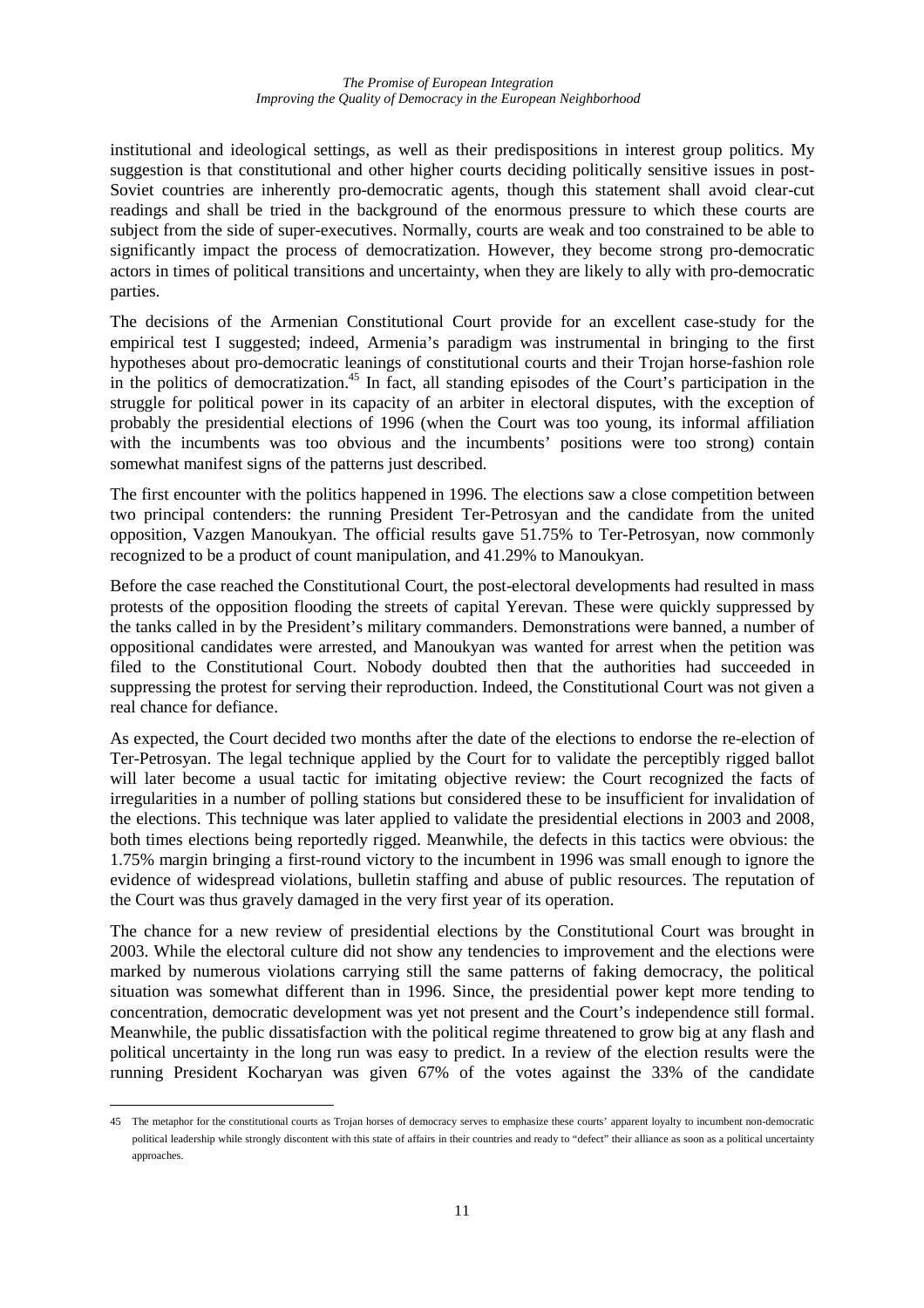Demirchyan, the Court produced a decision which perfectly fitted the political environment of the time, starkly exposing the political orientations and rational calculations of the Court and its members. Having found that the elections in general fell short of proper democratic standards due to the facts of violations "which in their nature are not compatible with future democratic developments of the country", the Constitutional Court, nevertheless, ruled to leave the Central Electoral Commission's decision unchanged, saying that the evidence of "duly legally formulated and evidentially justified electoral violations" has not been significant enough to have materially impacted the results of the elections. Thus, the ruling of the Constitutional Court upheld the results of the second round approving the re-election of acting President Robert Kocharyan in the office. The decision of the Constitutional Court, however, contained another statement of a non-binding nature which raised divergent reactions from almost all political segments and became a spectacular item of professional interest. In particular, the Constitutional Court provided:

… considering that on the level of constitutional solutions, for institutions of representative democracy, not only the legality of their formation is important, but also important is the large continuous confidence of society in that process and a body of state power;

emphasizing the importance of strengthening the constitutional order of the Republic of Armenia and the necessity for establishing civic harmony established in the Preamble of the Constitution;

stating the fact that in the circumstances of the yet imperfect constitutional democracy, the election dispute, which is of crucial importance for the destiny of the state, also has a deep socio-political context based on lack of confidence and intolerance;

giving high importance to referenda and plebiscites as a special significant form of immediate democracy and realization of people's power, and of resolving issues of special importance for the state and establishing social confidence and people's consent;

to suggest to the newly elected RA National Assembly and the RA President, within one year, in the consonance to democracy and rule of law to bring the RA Law "On Referendum" in compliance with the requirements of the first part of unchangeable Article 2 of the RA Constitution and to select the organization of a referendum of confidence as an effective measure to overcome social resistance deepened during the presidential elections.<sup>46</sup>

This call for a referendum of confidence is unprecedented in the history of constitutional adjudication. The Armenian Constitutional Court was not authorized by the Constitution to make any such recommendations whatsoever. In this respect, the recommendation of the Court represents a pattern of judicial activism in the most quotidian meaning of the term. The text of the decision and the paragraphs quoted carry the strong evidence of the Court's motivation for such a manifestation, as far as the ideological aspects are concerned. The rational aspects nevertheless prevail. The decision in 2003 was made in a situation of apparent relative certainty, but in fact the times were marked by complete political vagueness and a true societal crack and disbelief in the long-standing of the statusquo. The decision of the Constitutional Court, thus, may be interpreted as being motivated by the constitutional judges' keenness to support the official winners, but also to "give a hand" to the potential future winners. If so, the constitutional judges were brilliant political analysts. The Court must have calculated thoroughly before making this decision, as the decision appeared optimally suitable for both parties to the political confrontation: it was just masterly balanced in a way to allow a potential alignment with the opposition, but not sufficiently destructive for the incumbent to consider an attack on the Court.

Whichever consideration prevailed for deciding the case, the effect of the decision was eventually prodemocratic. Although not given a green light, the political manifestation of the Constitutional Court produced an enormous democratic effect by instigating a mass public movement and probably seriously shaking the political monsters' self-confidence in the almightiness of their power. But more

<sup>46</sup> See the Decision of the Constitutional Court of the Republic of Armenia of April 16, 2003 "On the case of the dispute on the results of the elections for RA President held on March 5, 2003".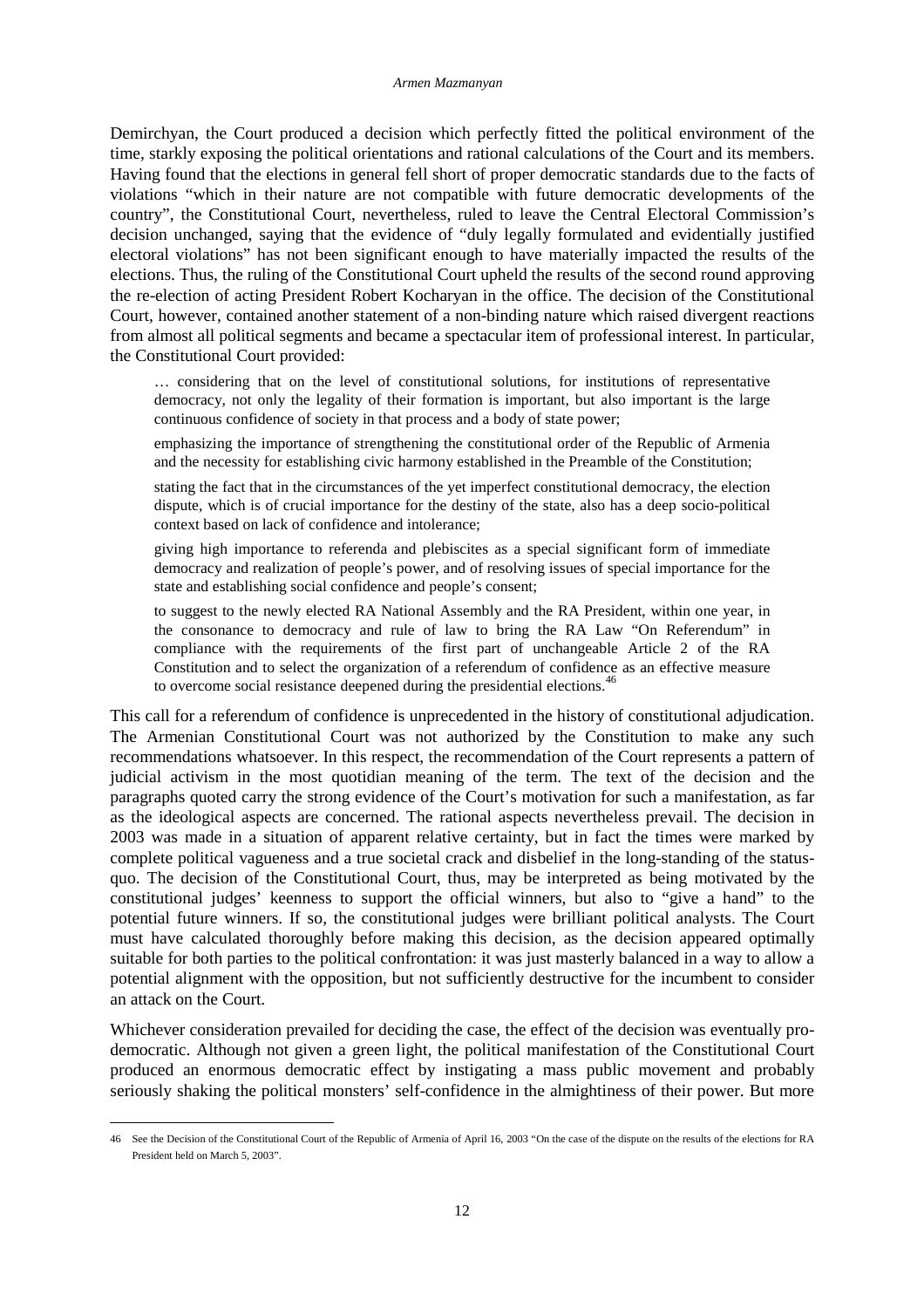importantly for the conceptual framework outline in this section, the analysis of this decision gives us a chance to defend the suggestion about political effectiveness of constitutional review and its prodemocratic orientation. Whether acting as strategic actors or guided solely by ideological and altruistic motivations, the Court members in this case produced a pro-democratic decision, something which seems to be the most likely outcome of judicial review in a time of political uncertainty where the prodemocratic prospect clashes with a typical post-Soviet quasi-authoritarianism.

Here comes the last episode further confirming the assumptions. In 2008, the Court reviewed a petition of the presidential candidate Ter-Petrosyan during the elections campaign facing the former President against the "candidate of power", Serzh Sargissyan, who enjoyed the uncovered support of the outgoing President and the entire incumbent elite. The petition challenged the constitutionality of the campaign run by the public television and other state-controlled media against candidate Ter-Petrosyan who requested the Court to recognize these facts as an insurmountable obstacle for a presidential candidate. In particular, the candidate argued that the National Tele-Radio Company and especially the state-run "Hailur" news program violated the legislation by regularly and consistently broadcasting materials against him during the three preceding months. This petition preceded the date of the elections and was filed in a typical situation of relative uncertainty where the lead of Sargissyan was confirmed by a number of opinion polls, but where Ter-Petrosyan was overwhelmingly successful in mobilizing the oppositional parties and the resources of the huge protesting electorate. The decision of the Court in this case confirms the earlier developed hypothesis about the patterns of judicial behavior in a situation of relative uncertainty in which courts strive to officially endorse the expected winner but also to uphold, in a more equivocal manner, the other candidate. Specifically, the Court turned down Ter-Petrosyan's request for procedural reasons, but acknowledged the illegality of abuse of public media resources for the purposes of one of the candidates. By doing so, the Court in fact recognized the intrinsic validity of the applicant's argument in the case and the facts of violation of fundamental standards of equality by certain state bodies. Nevertheless, the Court abstained from properly adjudicating these (recognized) violations, referring to the limitations imposed on the jurisdiction of the Constitutional Court by the law. The verdict of the Court, on merits, was obviousthe abuse of power by incumbents is unconstitutional; even this much of defiance and pro-democratic manifestation is rare in post-Soviet area and can cost a lot to the court members.

The "team of power" was able to timely extract the hidden lessons from the Constitutional Court's political manifestations. When Ter-Petrosyan challenged in the Court the official results of the elections faking an immediate first-round win for Sargissyan, the authorities mobilized to prevent a further uncertainty and give the Court a "message of warning". This campaign ended up in the dispersion of demonstrations which were initiated by Ter-Petrsoyan and were meant to run permanently until the court hearings, in mass arrests of Ter-Petrosyan's supporters, and in the imposition of an emergency rule banning further demonstrations, as well as the activities of several opposition parties and mass media. These "preventive" actions allowed the authorities to get rid of any expected opposition movements by the time the case was tried in the Constitutional Court. At the same time, these actions prevented the public pressure on the Court through continuous mass demonstrations a few steps from the building of the Court on the eve of the decision, an impact which was observed to be crucial in 2004 in Ukraine.<sup>47</sup> At the end, there was no uncertainty about the winner left- the power was kept by means of terror. Not a surprise, the Court endorsed the election of Sargissyan as president without any further excuses.

<sup>47</sup> Mark MacKinon, The New Cold War: Revolutions, Rigged Elections, and Pipeline Politics in the Former Soviet Union, 204, (New York: Carroll & Graf Publishers 2007).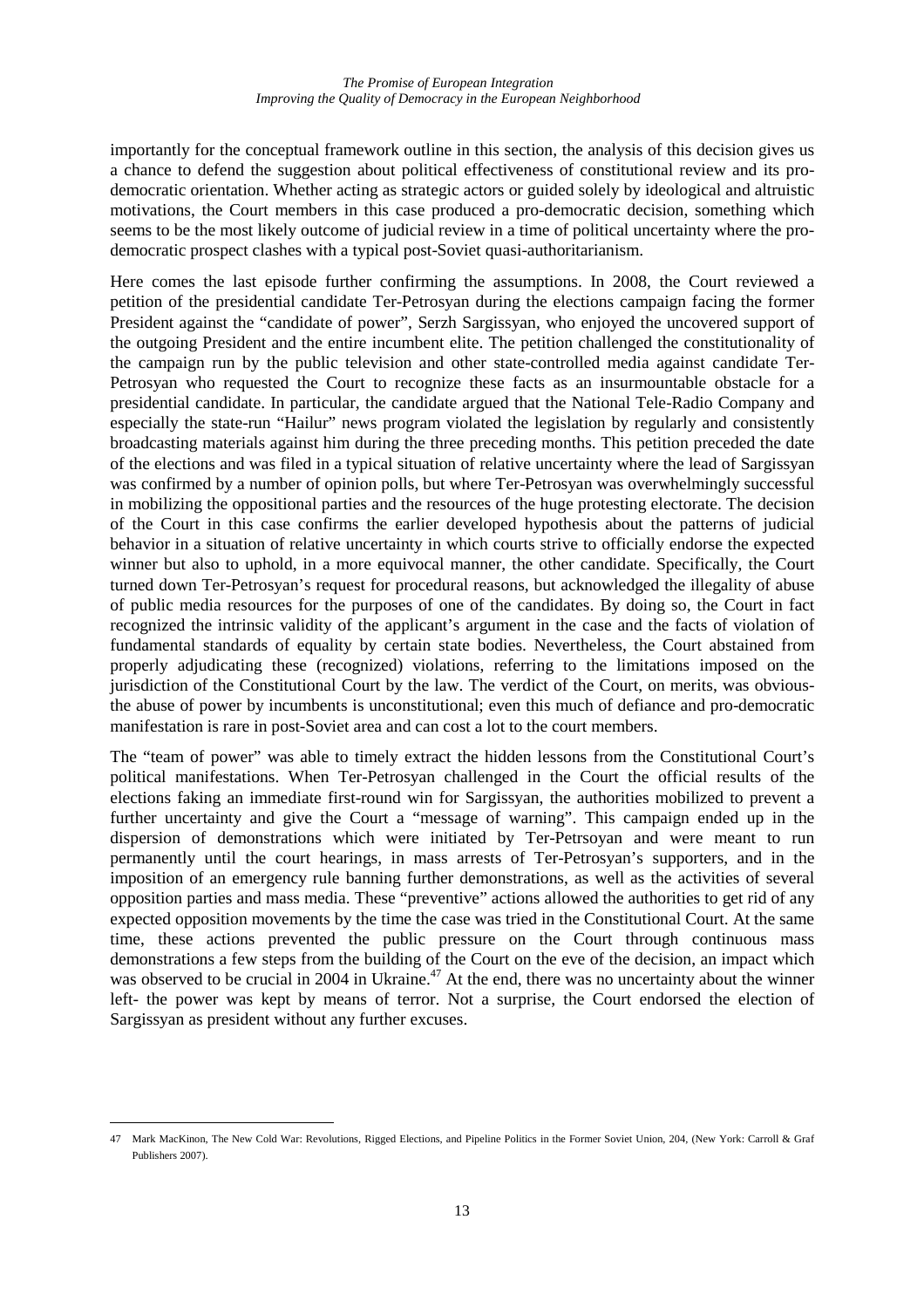# **D. Decentralization**

 $\overline{a}$ 

Local democracy in Armenia was envisaged only on the level of communities. While he Constitution of 1995 divided the Republic into 11 territorial units, regions (Marzes), democratic institutions were ignored on this level. The regions are run by governors, who are the direct appointees of the government. Such a centralized administrative division looked especially at odds in the light of the provision according to which the city of Yerevan, the capital of the Republic where almost half of its population lives, had a status of a region with a mayor-governor appointed by the president. This institutional paradox has since been one of the centerpieces of the critique of the regional system in the country. The democratic construction on the level of rural and urban communities, including the twelve communities-districts within the city of Yerevan, was centered on the elected institutions of the heads of community (mayors) and the local councils (councils of alderman). The Law on Local Self-Government, adopted in 2002, provided for the exact scope of responsibilities for each of these bodies and the mechanisms of checks and balances between them.

Yet, local democracy is a troubled undertaking in Armenia. The government-backed governors, allowed with economic and political leverage over communities, have so far dominated in the key regional matters. Having only limited financial resources and even smaller enforcement capacities, the local communities appeared considerably dependent on the allocations from the national budget and the law enforcement machinery, both concentrated in the hands of the governors. Given the very weak civic capital and the absence of any traditions of local democracy whatsoever within the society, the elected institutions of local democracy appeared as a mere appendix to regional administrators who, after all, possessed a right of initiating impeachments of local mayors to be done by the government. Mayors then came to emerge as loyal proxies of the governors. Meanwhile, the tendency to concentration of power proved irresistible on the level of local self-government too. The institutions of the alderman, which were meant to embody and carry out party-based competition on the local level, gave up to the overwhelming dominance of the mayors. In reality, the local councils never grew up from the status of symbolic institutions. With this tendency, the accountability on the local level perverted in a way as to solely amount to the elected institutions' formal and informal accountability to the central government. The democratic accountability appeared incompetent on both levels: no strong patterns of vertical accountability ever evolved due to lack of civic traditions, and the horizontal accountability was distorted by the dominance of mayors over councils.

The constitutional reforms, initiated since 1998, mentioned the reform of regional governance as one of the priorities. The European institutions acted as one of the most consistent lobbyists for the local reforms. Since 2002, the European agenda on decentralization in Armenia acquired a legal ground as Armenia joint the European Charter of Local Self-Government of the Council of Europe. The critique of the existing system centered on three main shortcomings to be addressed: 1. possession of few substantial powers by the local self-government bodies, their unsatisfactory financial regime and strong supervision by state bodies, 2. absence of local civil service, 3. the status of Yerevan.<sup>48</sup> The amended Constitution of 2005 addressed some of these items. Yerevan acquired a status of community, and democratic institutions will start to function on the level of the city council and the elected mayor. This system will function in parallel with local democratic self-government in each of Yerevan's individual communities; in essence, this becomes the only case of a 2-tier democratic selfgovernment in Armenia. The removal of the local mayors by the government shall be now subject to the approval by the constitutional court.

Meanwhile, not much has been changed with respect to the actual powers, financial strength and the autonomy of the communities, and the powers of the governors still remain to be super-strong, while the regions are still missing any democratic institutions. With these issues still pending improvement, institutional decentralization in Armenia keeps to be largely a work in progress. On the other

<sup>48</sup> For one, see the Recommendation 140 (2003)1 of the Congress of Local and Regional Authorities of the Council of Europe on local democracy in Armenia.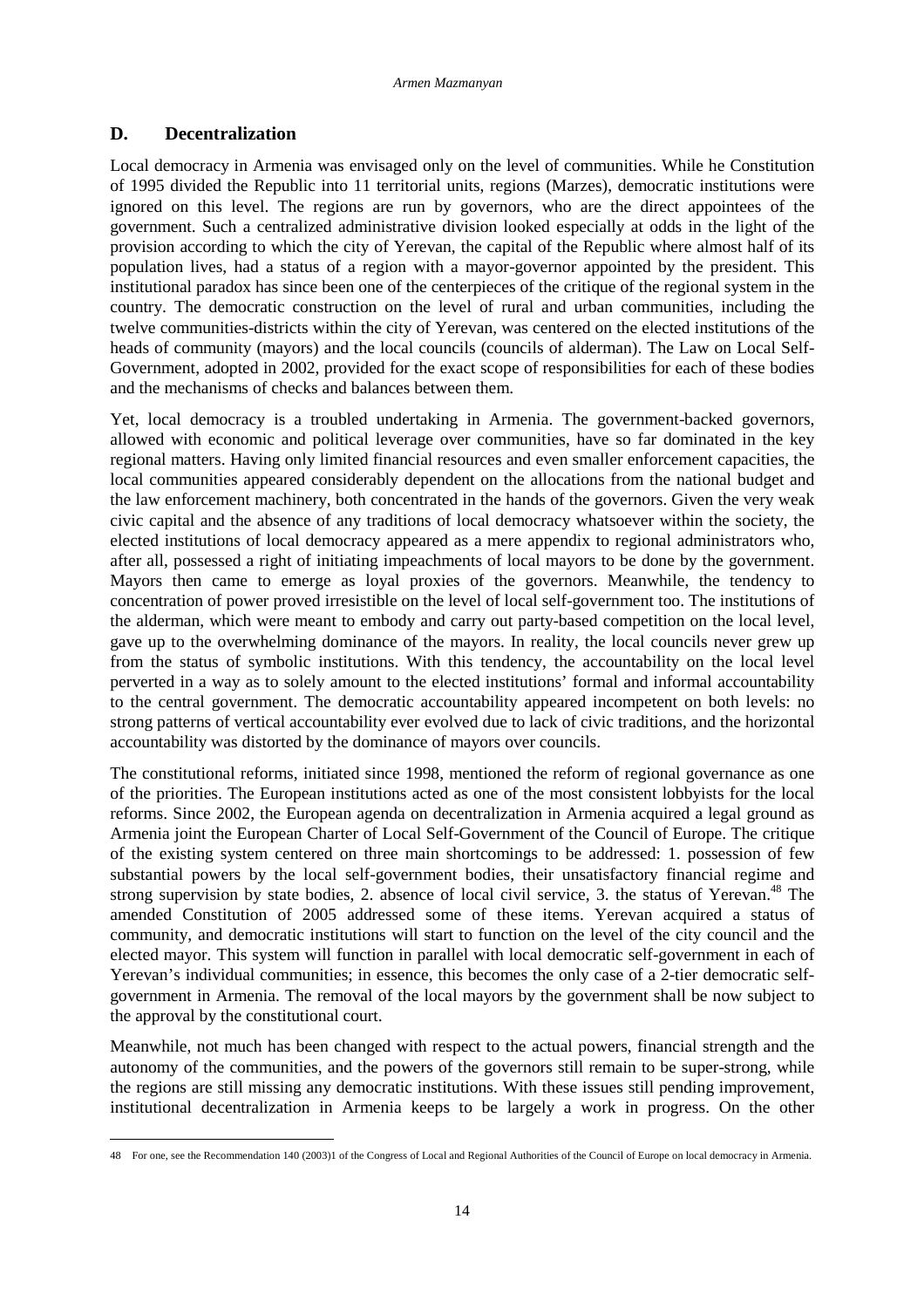spectrum, the development of communal culture of democracy stays to be probably the most essential challenge for improved accountability on the local level. As a part of the mechanism of the maintenance and reproduction of the power, the local elections are called to legitimization of the ruling elite in the country. This is reached by faking local democratic elections. The incumbent ruling elite with a center in the office of the president heavily invests in electoral gains of its favored local candidates, expecting the backing of the mayors in nation-wide elections. As the local heads perform an essential role in assuring the ruling elite's electoral success in the subsequent presidential and parliamentary elections in their respective communities and as the public resources of each community are vital for the elit's reproduction, the central authorities turn intolerant to any elected mayors who are oppositional to them. Since 1998, when there were a number of oppositional mayors in Armeniaalmost all of them eliminated by now either by the procedure of removal or by nomination of progovernmental candidate in new elections- Armenia's local self-government system has become a province of total domination of the national ruling elite. In this light, the local authorities are swallowed into the framework of the monolith national power structures, which by definition means erosion of democratic processes and any meaningful accountability.

## **E. Ombudsman**

The analysis of the functioning of the office of the ombudsman in Armenia, together with and similarly to that of the constitution court as previously showed, raises an apparently paradoxical hypothesis about both the conventional and normative role of "counter-majoritarian institutions" in democratic development and about the modes and methods of democratic contributions by the democratically elected bodies on one side and those which fall behind this conventional status on the other. The relatively small history of the ombudsman in Armenia may confirm that the democratic contributions by "non-democratic" institutions, such as the constitutional courts and the ombudsman, may often overshadow the contributions by the traditional institutions of democracy- elections, parliaments, etc, by both the degree of their actual grassroots role and by the orientation of their strategic political alliance. Hence, I argue that the role of the ombudsman is essential in grassroots democracy, and that this office is institutionally set to be least allied with the counter-democratic practices of the political elites in Armenia and can serve, similar to the constitutional court, as a Trojan horse of the pro-democratic parties.

It was once mentioned previously in this paper that the Constitution of the 1995 plainly ignored introducing such institutions which are now widely associated with primary instruments for human right protection- the institutions of the individual complaints in the constitutional court and the ombudsman. These gaps of the Constitution became the leitmotiv for the most stringent critique by the European organizations and especially the Council of Europe in Armenia's pre-accession process. Creation and promotion of the office of the ombudsman was one of the key conditions set also by the EU as the development of this institution was listed second after the call for the constitutional amendments for the sake of better separation of power in the EU-Armenia Action Plan.

As a result, a law introducing the institution of the ombudsman was adopted in 2003, even preceding the constitutional amendments of 2005. The ombudsman, called Human Rights Defender, was created to receive complaint from individuals on regarding the violations of human rights and fundamental freedoms provided by the Constitution, laws and the international treaties of the Republic of Armenia. The officer, holding the position of the defender, was empowered to initiate inquiries and proceedings with any state and self-government authorities regarding the contemplated violations of human rights. The amendments to the Constitution of the 2005 enhanced the powers of the defender by allowing the latter to initiate abstract review of laws, thought not to be in conformity with the human rights provisions of the constitution, in the constitutional court. The ombudsman is elected by the National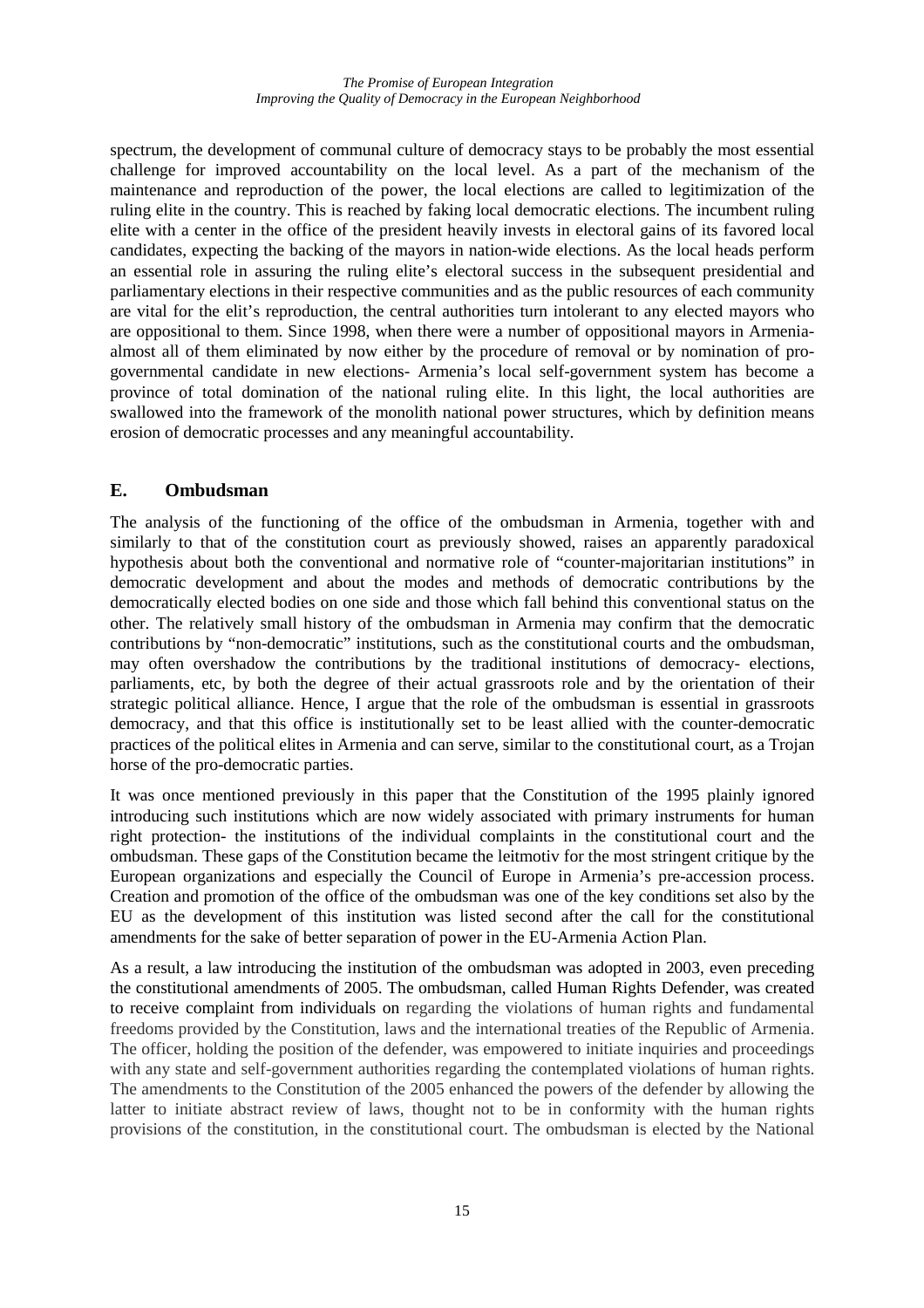Assembly for the term of six years by a qualified majority. No person may be elected for the post for more than two times.

At first, the authorities in Armenia seemed to have underestimated the importance of the position by assigning strictly symbolic powers to the office. The first ombudsperson appointed by President Kocharyan in  $2003^{49}$  was even selected from among the non governmental organizations, which are normally treated with caution in the entire post-soviet region. This might well be a reverence towards Europe. But the growing regular criticism of the authorities from the ombudswoman, though not vital for the sustainability of the political power, soon started to irritate the incumbents: the defender was fired from the post by the president even before the official expiry of her term. The newly appointed ombudsman was now chosen from among the "team" of the president as the lessons learnt from the performance of the previous holder of the office were disappointing for the political elite. Armen Harutyunian, a legal scholar, was long respected as Kocharyan's trusted advisor on constitutional issues who guided the works on constitutional amendments on behalf of the president.

The performance of the new defender initially confirmed the expectation of the president and his team. For some long time after his election by the parliament, the new ombudsperson did not bother the authorities with any explicit critique, backing up the anticipation of his political alliance with the body promoting him into office. Soon though, one could observe the patterns of ideological opposition to the regime type by the defender, and his "defection" shortly turned out to be explicit in the time of the political uncertainty of the presidential elections of 2008, marked with political violence and incidents of grave violations of human rights. Siding with the opposition and the European and international communities blaming on the authorities for use of force against demonstrators on March 1 in Yerevan, the defender appeared as a complete surprise for the outgoing President Kocharyan who did not hide his disappointment by saying that this ombudsman was his worst personnel choice ever. But the President's following words, subsequent to the incident with the ombudsman's critique of the use of force after the elections, deserve a special attention for the purposes of this paper: "Every state official must remember that they work for Armenia and not for Strasbourg", - the President was quoted.<sup>50</sup>

Such a stance of the ombudsman- here a trusted member of the presidential team- in the situation of political uncertainty is illustrative for conceptualizing the expected reactions and political behavior of the institution of ombudsman in the politics of democratization. The political orientation of the ombudsman seems to be embedded in the institutional structure of and the constitutional status and responsibilities assigned to the position and it is not always and necessarily dependent on the political alliances and personal affiliations only. This facet of the institution of the ombudsman, in stark similarity with the same about the constitutional courts, draws a bold line between these mentioned bodies with the political–majoritarian institutions, such as the national parliament and the local selfgovernment bodies, which were observed to be closer, somewhat even organically part of the corrupt clan of the power. Armenia apparently deserves a special case study as much as the performance of both the constitutional court and the ombudsman strikingly confirm the hypothesis.

### **Conclusions**

 $\overline{a}$ 

The patterns of inter-institutional accountability one can observe in Armenia as well as probably elsewhere in the post-soviet region may well raise a guess: the concept of horizontal accountability has plenty of chances to appear on the brink of bankruptcy in those social environments where the democratic constitution-building has gone far ahead of building of a social capital conscious of the

<sup>49</sup> At the time and before entry into force of the 2005 constitutional amendments, the Ombudsperson was appointed by the President.

<sup>50</sup> http://www.armtown.com/news/en/rfe/20080305/200803053/.